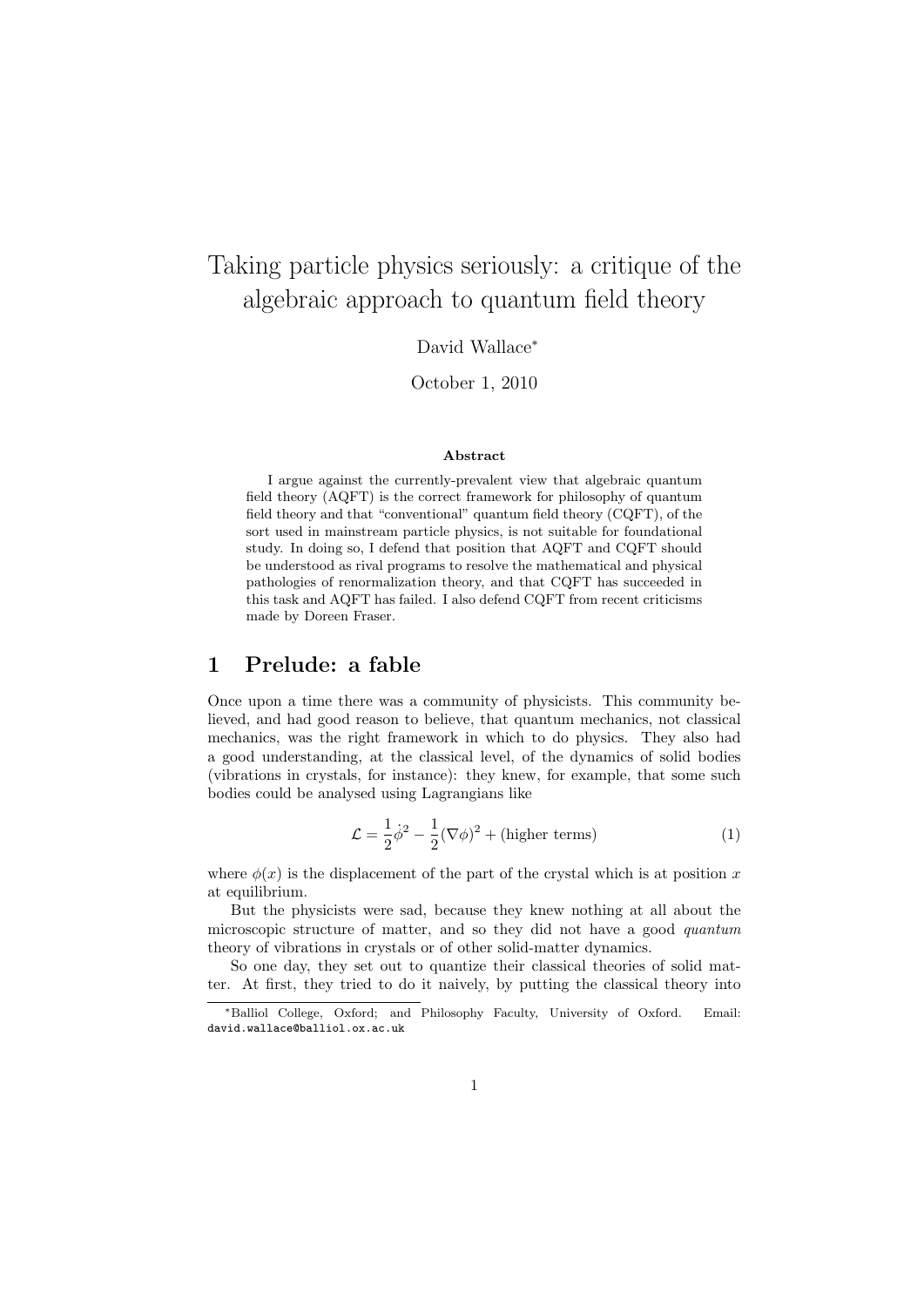Hamiltonian form and replacing classical observables with self-adjoint operators. This worked quite well until the higher-order terms in (1) were included. But when the physicists tried to include those higher order terms, the theory became mathematically very badly behaved — all the calculations contained integrals that diverged to infinity.

Soon the physicists discovered that they could extract working calculational results if they just assumed that displacements couldn't vary on arbitrarily short lengthscales. This amounted to "cutting off" the range of integration in the divergent integrals, so that they got a finite result. When they did their calculations this way, the answers agreed very well with experiment.

But the physicists were still sad. "It's ad hoc", they said. "It's inelegant", they lamented. "It conflicts with the Euclidean symmetries of solid matter", they cried.

So they went back to basics, and looked for an axiomatised, fully rigorous quantum theory, with displacements definable on arbitrarily short lengthscales and with exact Euclidean symmetries.

And to this day, they are still looking.

#### 2 Introduction

Quantum field theory (QFT) certainly seems like an appropriate subject for philosophy of physics. It deserves to be called the great success story of postwar theoretical physics, with applications ranging far beyond its original home in particle physics and encompassing an increasingly large part of condensedmatter physics and statistical mechanics; if gravitational phenomena (and, perhaps, the quantum measurement problem) are set aside, it appears to provide a satisfactory underpinning for the whole of physics; its empirical successes include predictions which are confirmed to double-figure numbers of significant figures.

And indeed, QFT has had a significant, and increasing, degree of attention from philosophers of physics in recent years. But in much of this work<sup>1</sup>, it is not really clear that what these philosophers are studying is the same quantum field theory which has achieved all these theoretical triumphs. For the dominant framework in which "philosophy of quantum field theory" is conducted is socalled algebraic quantum field theory (AQFT), the result of a program to put QFT on a rigorous footing which began with the axiomatic QFT developed by Wightman and co-workers in the 1960s, and which has been extensively studied by mathematical physicists in the interim. (For a reasonably up-to-date account of AQFT, see Haag (1996).)

Philosophers who work on AQFT are, naturally, quite aware of the difference between AQFT and "what the physicists do". Halvorson (2007) notes explicitly, in the introduction to a monograph on AQFT, that

<sup>&</sup>lt;sup>1</sup>Examples include Baker (2009), Baker and Halvorson (2009), Clifton and Halvorson (2001), Earman (2004), Earman and Fraser (2006), Fraser (2008), Halvorson (2007), Ruetsche (2002), and Ruetsche (2003).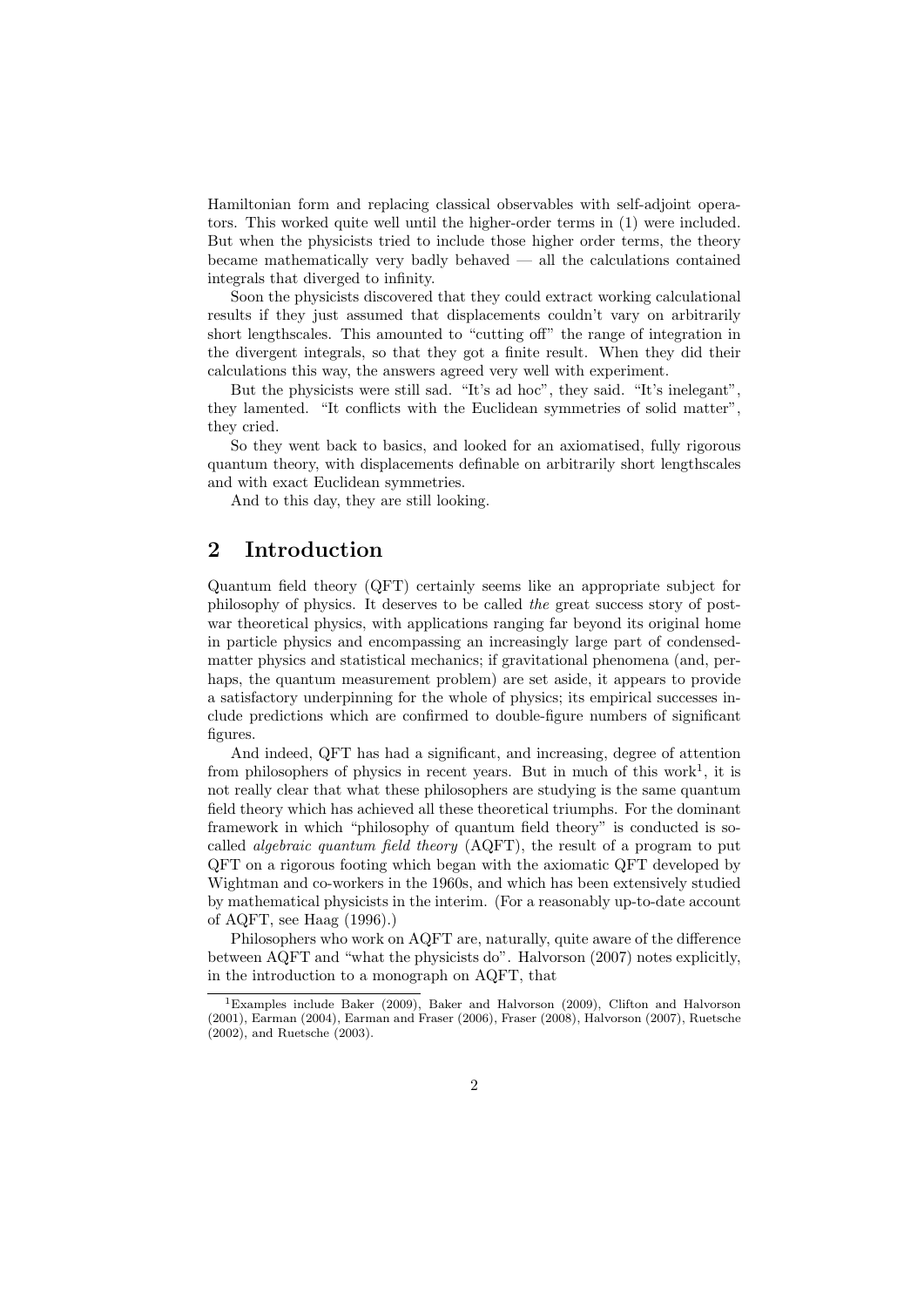From the title of this Chapter [Algebraic Quantum Field Theory], one might suspect that the subject is some idiosyncratic approach to quantum field theory (QFT). The approach is indeed idiosyncratic in the sense of demographics: only a small proportion of those [physicists] who work on QFT work on algebraic QFT (AQFT). However, there are particular reasons why philosophers, and others interested in foundational issues, will want to study the algebraic approach.

What are these "particular reasons"? Basically: that AQFT is on a mathematically very firm footing, and that "standard" QFT (let me call it 'conventional quantum field theory, or  $CQFT$ <sup>"2</sup>) is mathematically far too ill-defined for foundational study. As Halvorson goes on to say,

philosophers of physics have taken their object of study to be theories, where theories correspond to mathematical objects (perhaps sets of models). But it is not so clear where "quantum field theory" can be located in the mathematical universe. In the absence of some sort of mathematically intelligible description of QFT, the philosopher of physics has two options: either find a new way to understand the task of interpretation, or remain silent about the interpretation of quantum field theory.

It is for this reason that AQFT is of particular interest for the foundations of quantum field theory. In short, AQFT is our best story about where QFT lives in the mathematical universe, and so is a natural starting point for foundational inquiries.

In a previous paper (Wallace 2006), I argued that in fact CQFT can be put on a mathematical footing secure enough to do perfectly adequate foundational work. In this paper, I want to review that argument, and then to make explicit the too-tacit implication of that paper: that given that CQFT is foundationally adequate, there is really no reason to regard AQFT as a 'natural starting point' — or as any starting point at all — for foundational enquiries into  $\Omega$ FT.

The structure of the paper is as follows. In section 3, I make the case that CQFT and AQFT should be seen as rival research programs, attempting in different ways to solve the problem of infinities in QFT. In sections 4 and 5 I explain how CQFT and AQFT, respectively, set out to solve that problem; in sections 6–7 I compare their respective successes and conclude (a) that CQFT is decisively more successful, and (b) its success undermines reasons for being interested in AQFT. In sections 8–9, I consider possible objections to this conclusion — in particular (in section 8), I critically assess a recent paper by Doreen Fraser (Fraser 2009) where she defends the strategy of using exclusively AQFT for foundational work on quantum field theory. Section 10 is the conclusion.

A disclaimer before I begin. I'm obviously not arguing that quantum mechanics can't be given an algebraic formulation: that's a straightforward mathematical fact. Nor am I arguing that algebraic methods do not sometimes –

<sup>&</sup>lt;sup>2</sup>In Wallace (2006) I called it 'Lagrangian quantum field theory'; I now feel that name was a little misleading.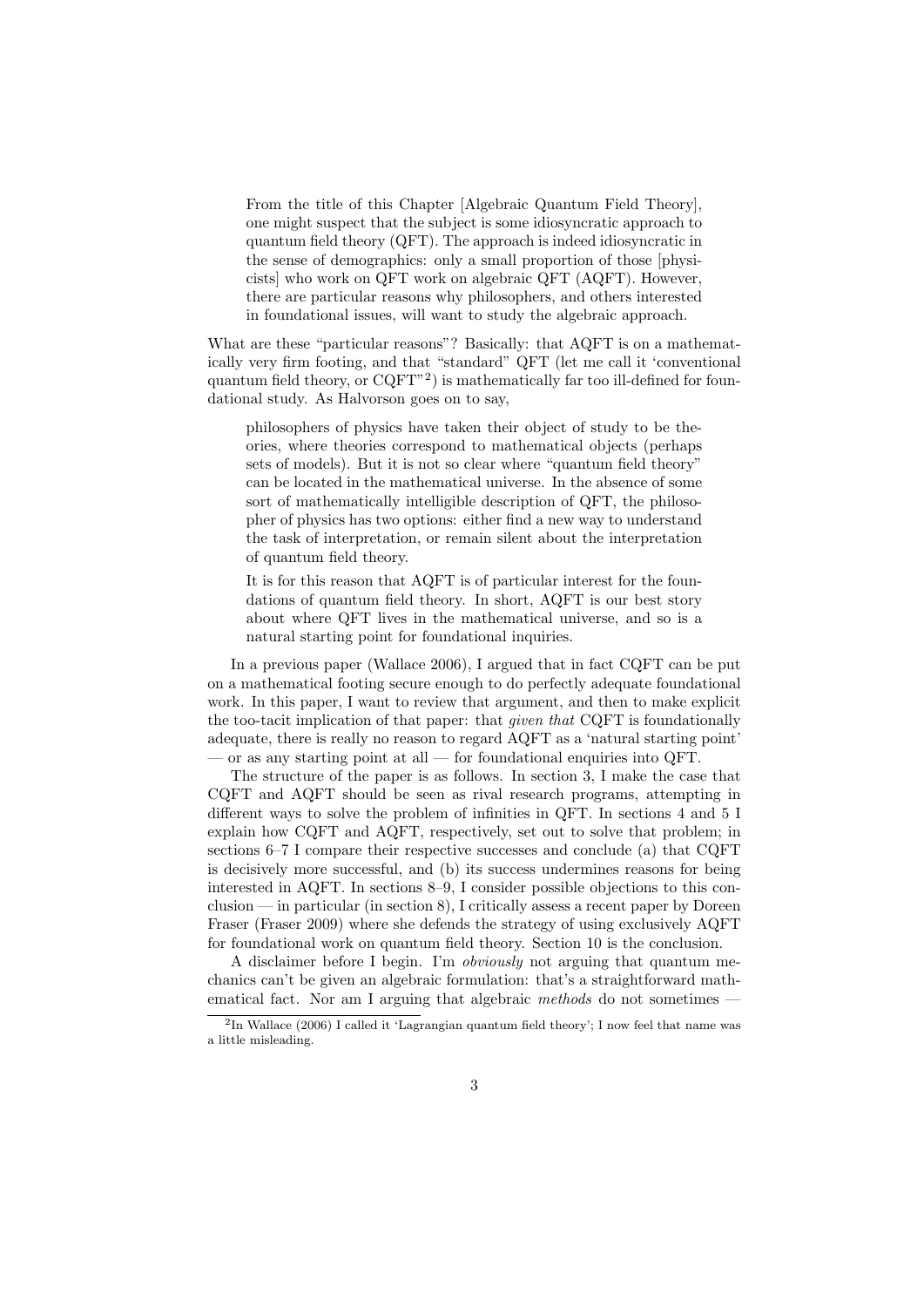do not frequently — give insight into the behaviour of quantum systems with infinitely many degrees of freedom: of course they do. By "algebraic quantum field theory", I don't simply mean "quantum field theory, studied by algebraic methods".

So what do I mean by "AQFT"? The short answer is "quantum field theory, formulated via something like the axioms in Streater and Wightman (1964), Haag (1996) or Halvorson (2007), crucially including the assumption that quantum fields are operator- (or algebra-element-)valued distributions, so that field operators (or algebra elements) can be associated with arbitrarily small open subsets of spacetime." But to get a more informative answer, it will be useful to review just why the algebraic approach developed in the first place.

### 3 AQFT and CQFT as rival programs

As is widely known,<sup>3</sup> the original attempts — by Dirac, Jordan, Heisenberg and others — to develop quantum field theory foundered on the problem of infinities: attempts to calculate physical quantities just led to divergent integrals. Feynman, Tomonaga, Schwinger and Dyson sidestepped the problem by inventing a mathematical method — so-called *renormalization* — to remove the infinities. In doing so , they made quantum electrodynamics into a predictively powerful framework whose accuracy is still unsurpassed — but renormalization made little mathematical *or physical* sense. In this situation — and given the difficulties of extending quantum-field-theoretic methods beyond quantum electrodynamics — it was entirely reasonable for a group of mathematical physicists to try to put the subject on solid conceptual footing by writing down sensible axioms for a quantum field theory, and then looking for models for those axioms. As Streater and Wightman say in the introduction to their classic (1964) text,

[T]he quantum theory of fields never reached a stage where one could say with confidence that it was free from internal contradictions — nor the converse. In fact, the Main Problem of quantum field theory turned out to be to kill it or cure it: either to show that the idealizations involved in the fundamental notions of the theory (relativistic invariance, quantum mechanics, local fields, etc.) are incompatible in some physical sense, or to recast the theory in such a form that it provides a practical language for the description of elementary particle dynamics.

As of 1964, then, it would not have been unreasonable to see quantum field theory as being in the same foundational state as quantum mechanics in the late 1920s (that is, in the form proposed by Dirac (1930), with his extensive

<sup>3</sup> In this section, I greatly simplify the actual history of quantum field theory, which is Byzantine in its complexity. My purpose is more pedagogical than historical, and only the broadest brush-strokes will be significant for my purposes. For a much more historically careful account, see Cao (1997).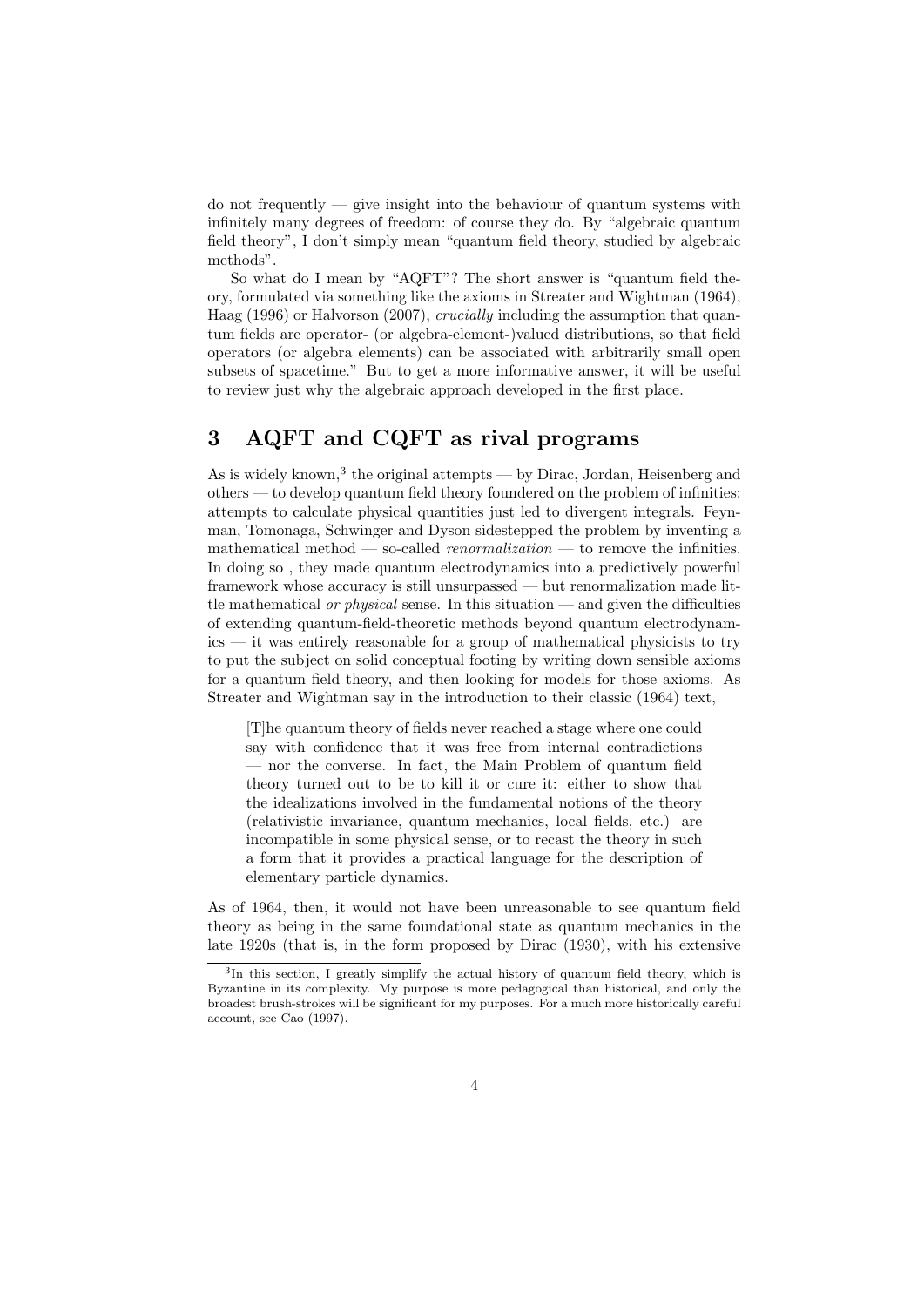use of position eigenstates, delta functions, and the like) — predictively powerful, but resting on mathematically ill-defined notions — and to see Streater, Wightman et al as attempting to play von Neumann (or perhaps Gelfand)<sup>4</sup> to Feynman/Tomonaga/Schwinger/Dyson's Dirac. And as of 2009, philosophers of physics seem to regard the situation as essentially unchanged: conventional quantum field theory remains conceptually ill-formed; the axiomatic approach (and its algebraic successor) remains the natural way to solve this problem; if progress has been slow, this just reflects the intrinsic difficulty of the subject.

But forty-five years have passed. And they have seen theoretical physicists (notably Kenneth Wilson and John Kogut, in the early 1970s) approach the problem of renormalization from a very different direction. In doing so, these physicists made assumptions which directly contradicted some of the basic assumptions of the AQFT program: crucially, they assumed that instead of being definable on arbitrarily small spacetime regions, quantum field theory would break down at some short lengthscales. They worked out the general structure of a quantum theory with such a short-distance breakdown, and in doing so they not only put renormalization on a sound theoretical footing, but produced a general explanatory framework which yielded rich results both in particle physics and in condensed matter physics. (Because the short-distance breakdown of QFT used in this model is often called the 'cutoff', CQFT can be taken to stand for cutoff quantum field theory as readily as conventional quantum field theory.)

Given these more recent developments, it is no longer appropriate — if ever it was — to see AQFT as the proposed mathematically-rigorous version of CQFT. The two are better understood as rival research programs, trying in different ways to resolve the problem of renormalization. They make incompatible, and in principle empirically testable, physical assumptions. And  $-$  as I will argue in the next three sections — judged as research programs, one of those programs has basically been unsuccessful, and one has been fantastically successful. No prizes for guessing which is which.

#### 4 Understanding renormalization in CQFT

One of the revolutions in post-1960s quantum field theory has been the application of QFT methods to condensed-matter physics, and the flow of ideas in both directions between condensed-matter and particle physics. In particular, ideas from condensed-matter physics strongly influenced Wilson and Kogut in their analysis of renormalization, and the condensed-matter approach to renormalization will be a useful starting point for our purposes.

In (real, not fabled!) condensed-matter physics,<sup>5</sup> solid bodies (metals, crystals and the like) look like continuous systems  $-$  i.e., fields  $-$  on large scales,

<sup>4</sup>von Neumann (1955) reformulated quantum mechanics in a way which made no use of position eigenstates or delta functions; Gelfand et al (1964) gave a rigorous mathematical reformulation of both.

 ${}^{5}$ Here I mostly follow Binney *et al* (1992).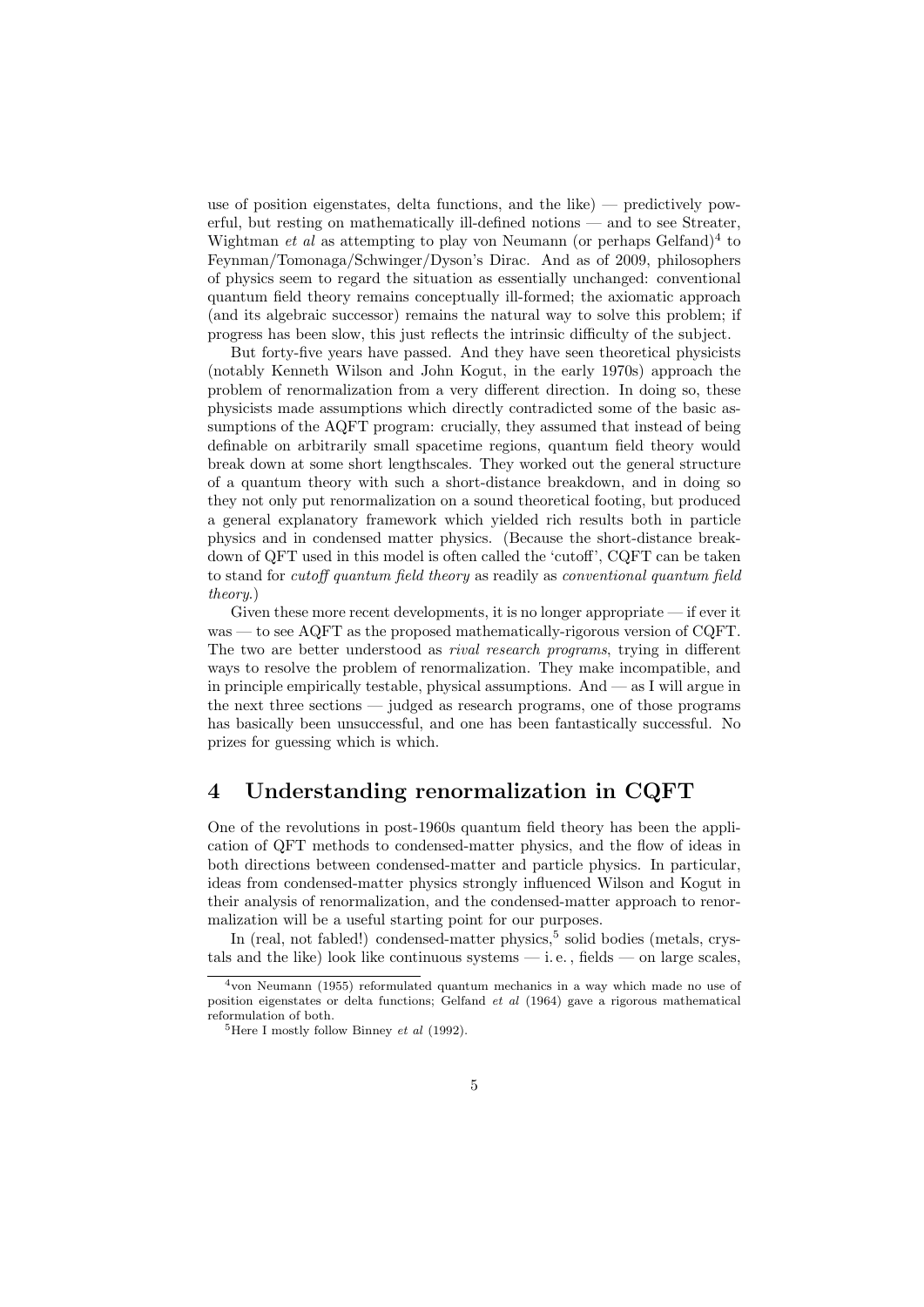and so formally it is possible to apply QFT methods to them in just the same way as for "real" field theories. Just as in particle physics, though (and just as in the fable), this leads to integrals which diverge at short distances. In solid state physics, though, there is no particular reason to be surprised by this: the system being studied obviously cannot be treated as a continuum at arbitrarily short lengthscales, since on atomic scales matter has a discrete structure, so no wonder that the theory produces pathological results if we assume that it can be so treated.

This suggests that the divergent integrals should be evaluated not up to infinite momenta (that is, down to zero lengthscales) but should instead be 'cut off' at a lengthscale of  $\sim 10^{-10}$ m. But:

- ∙ Any (remotely simple) way of implementing this cutoff will inevitably be very crude and inexact: the way in which the approximation of treating the system as a continuum breaks down will realistically be much more complicated than any simple cutoff can capture.
- ∙ This ought to matter, because the short-distance interactions are much stronger than the longer-distance ones, and so we are crudely oversimplifying the dynamics exactly in the place where we would expect them to be most important.

This is where modern renormalization theory comes in. It establishes that the details do not after all matter for many purposes — because if we choose to implement the short-distance cutoff in two different ways, the only effects significant at lengthscales much longer than the cutoff lengthscales are changes in the coefficients of finitely many additional interaction terms, known as the renormalizable interactions. (Other interactions, the "nonrenormalizable" interactions, may be present but will become arbitrarily weak on lengthscales sufficiently long with respect to the cutoff lengthscale.)

For instance, in scalar condensed-matter systems (that is, systems where we can treat the relevant degree of freedom as a scalar field on long distance scales), these terms are

$$
\phi^2 \quad \dot{\phi}^2 \quad (\nabla \phi)^2 \quad \phi^4. \tag{2}
$$

So — as long as we are interested in the behaviour of the system on lengthscales long compared with the cutoff length — we can absorb all our ignorance of how the cutoff is implemented into the values of finitely many coefficients which can be measured empirically. To be sure, if we want to calculate those coefficients from first principles (from atomic quantum mechanics, say) then we will need to engage with all the messy details of the cutoff — indeed, in practice we will have to stop using quantum-field-theoretic methods altogether. But as long as we are happy to treat them as empirical parameters, the details of the cutoff process are irrelevant.

To reiterate: the moral of the story is that condensed-matter QFT, on lengthscales  $\gg 10^{-10}$ m, is totally insensitive to the details of the short-distance physics, except insofar as it determines the numerical values of the coefficients.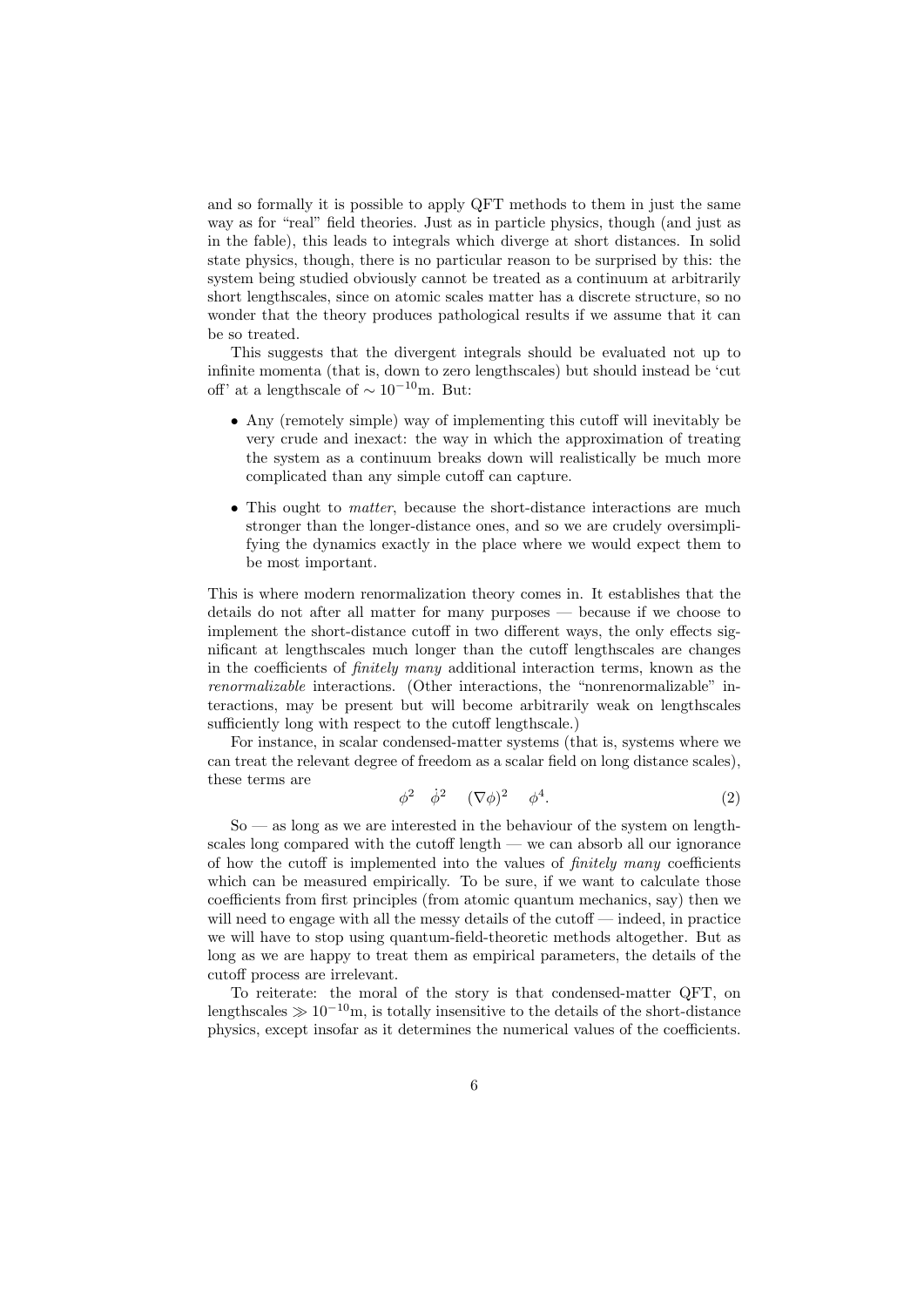All we need is *some kind* of freezing out of the short distance degrees of freedom — exactly how that freezing out is implemented is irrelevant.

But if this works in condensed-matter QFT, nothing prevents us telling exactly the same story in particle physics, provided only that something freezes out the short-distance degrees of freedom on some lengthscale far below what current experimental physics can probe. This might be done, for instance, by

- ∙ Another field theory (though of course, that field theory in turn will need some kind of short-distance cutoff)
- ∙ A non-field theory, without its own infinities (string theory is expected by its proponents to be such a theory)
- ∙ A real lattice structure to space (seems inelegant, but who knows?)
- ∙ A discretisation of spacetime of the kind constructed in loop quantum gravity (as described by, e.g., Rovelli  $(2004)$ ) — much more elegant than the real lattice route, and (it is hoped) relativistically covariant.
- ∙ Some as-yet-unimagined solution.

Renormalization theory itself tells us that if there is a short-distance cutoff, large-scale phenomenology will give us almost no information about its nature. As in condensed-matter physics, the only effect of changing the form of the cutoff is to rescale the parameters in the theory's Lagrangian.

We are, to be sure, more limited in particle physics than in condensed-matter quantum field theory. In the latter case, we have both the large-scale theory quantum field theory — and the small-scale theory — the quantum mechanics of the atomic constituents. In the former case, we have only the large-scale theory theory. This means, in particular, that while the values of the renormalized parameters can be calculated (in principle) within condensed-matter physics, they can only be measured empirically within particle physics. But in particle physics, as in condensed-matter physics, the only significance at the large scale of the microphysical details  $\sim$  and, in particular, the only significance of the short-distance cutoff  $\frac{1}{2}$  is in setting the values of those parameters.

This, in essence, is how modern particle physics deals with the renormalization problem:<sup>6</sup> it is taken to presage an ultimate failure of quantum field theory at some short lengthscale, and once the bare existence of that failure is appreciated, the whole of renormalization theory becomes unproblematic, and indeed predictively powerful in its own right.

Before considering that predictive power, though, we should look at the competition. How does AQFT deal with renormalization?

<sup>6</sup> I don't intend my argument in this paper to be sociological: it is no part of my thesis that working physicists (by which I mean, roughly: those who use QFT for concrete calculations) all think about renormalization this way. But for what it's worth, my anecdotal impression is that most do: or rather, most of those who worry about renormalization in the first place do. (As in discussions of the quantum measurement problem, a sizable fraction of physicists take a 'shut up and calculate' attitude.)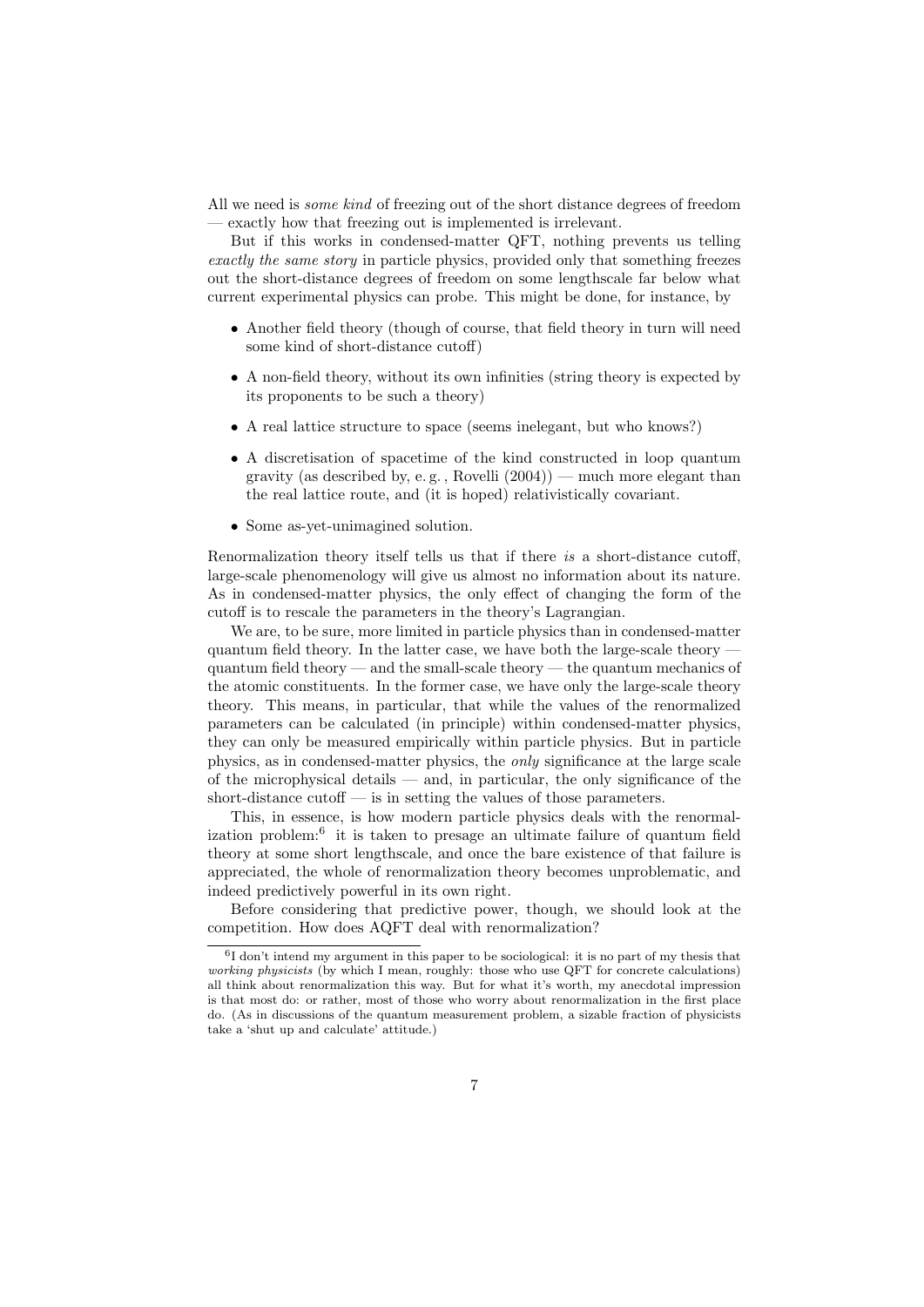#### 5 Understanding renormalization in AQFT

As I have already noted, algebraic quantum field theory deals with the paradoxes of renormalization by going back to first principles. Instead of writing down concrete examples of quantum field theories (using the admittedly deeply unattractive method of starting with a classical field and then "quantizing" it), which associated field operators to every spacetime point, and then trying to modify those theories to get rid of the infinities, the AQFT theorist writes down a formal mathematical framework which ought to be satisfied by any mathematically acceptable quantum field theory.

Crucially, that framework includes the assumption that quantum fields, though they cannot be defined *at points* without leading to mathematical pathologies, can be defined on arbitrarily small spacetime regions. (In the earlier axiomatic approach, this amounted to replacing an (operator-valued) quantum field with an operator-valued distribution, a map from smooth functions to operators, intuitively understandable as the integral of the operator field weighted by that smooth function. In more recent versions, the quantum field is replaced by an algebra net: a map from open subsets of spacetime to  $C^*$ -algebras. See Haag (1996) for the details.)

Once such a framework has been written down, it is possible to prove a great many fully rigorous theorems, which apply to any quantum theory satisfying those axioms. And many such theorems have indeed been proved; many have real mathematical beauty and importance. (Halvorson (2007) reviews some of this work.)

But none of this work means anything physical at all unless these axioms really do describe the quantum field theories that exist in nature. So in parallel with the search for general results, AQFT theorists have looked for concrete examples of quantum field theories which satisfy the axioms.

They made some initial success. It was recognised very early on that noninteracting quantum field theories — theories of free electrons, free photons, and the like — can readily be incorporated into the formal framework. Not much later, Glimm and Jaffe (1968) succeeded in constructing a two-spacetimedimensional scalar quantum field theory with an interaction term  $(\lambda \phi^4)$  which was exactly definable without cutoffs. The obvious next step was to look for interacting theories in four spacetime dimensions: perhaps toy models to begin with, but ultimately, rigorous versions of the interacting field theories used in mainstream particle physics. Despite forty years of work, though, no such theory has ever been found: the only known physically realistic algebraic quantum field theories in four dimensions are free-field theories.

Another way to look at the situation may be helpful. As noted above, physicists classify interaction terms into renormalizable and non-renormalizable. This can be understood in physical terms via the renormalization theory of the previous section; it can also, though, be defined mathematically in terms of the behaviour of the short-distance divergences in the integrals that appear in the perturbative expansion of the interaction due to that term. Among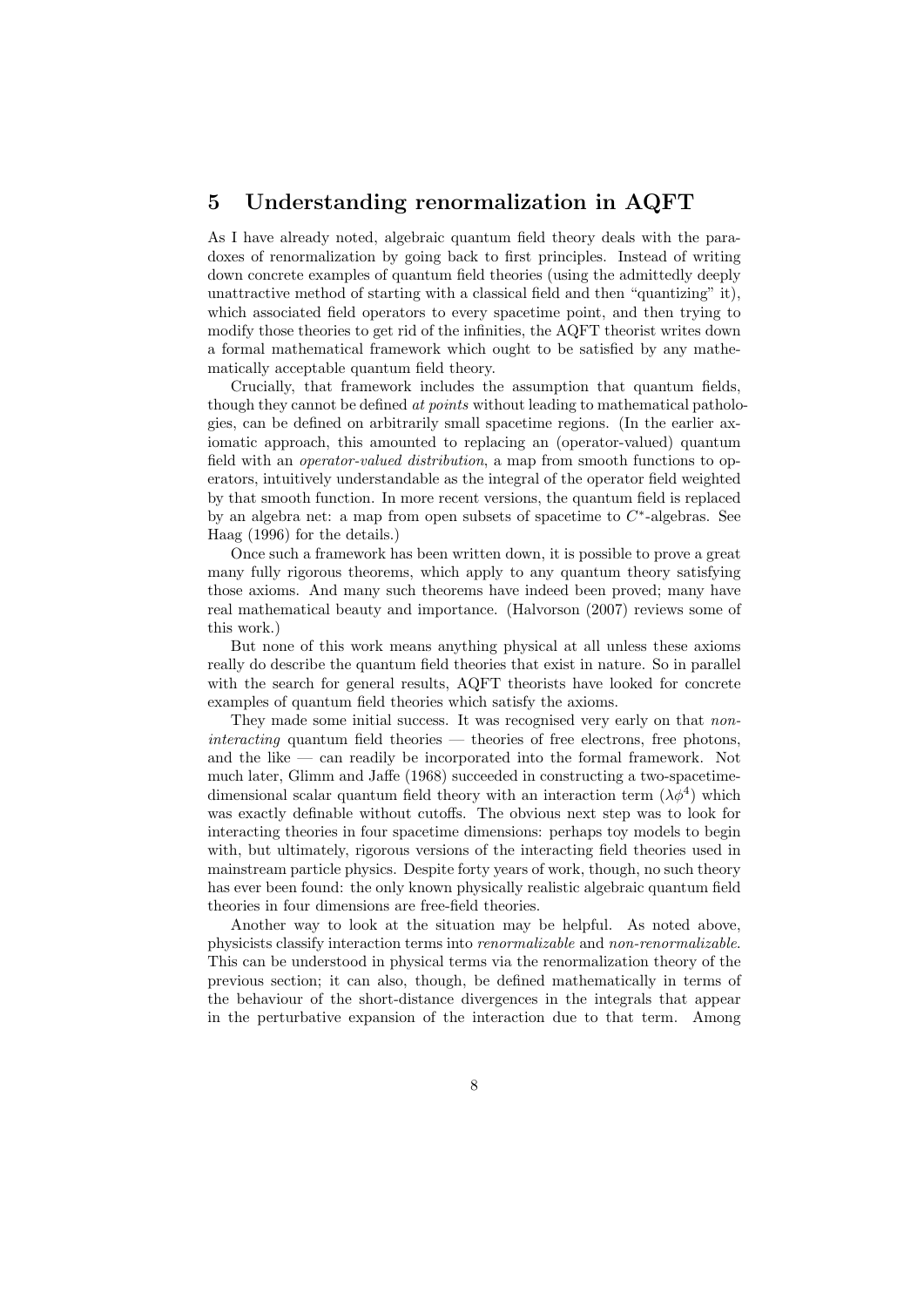the renormalizable terms, though, are so-called *super-renormalizable* terms:<sup>7</sup> those which lead to infinities in at most a finite number of elements in the perturbative expansion. The  $\lambda \phi^4$  term in two-dimensional scalar field theory is super-renormalizable, and so it would be unsurprising to find that the theory can be reformulated, without a cutoff, just by modifying the Hamiltonian to remove precisely the divergent terms in the perturbative series. Glimm and Jaffe's rigorous, cutoff-free field theory does precisely that. But the trick will not work for interactions which are not super-renormalizable. No-one has yet succeeded in constructing an interacting field theory whose interaction terms are not super-renormalizable. And in four spacetime dimensions, no interaction terms are super-renormalizable.

However we look at it, though, the result is the same, and cannot be stressed enough. There is no known physically realistic interacting algebraic quantum field theory in four dimensions.

### 6 Comparing research programs: CQFT versus AQFT

I argued in section 3 that CQFT and AQFT, because they take different and conceptually incompatible approaches to the problem of renormalization, should be understood as rival research programs and evaluated on that basis. We've now reviewed each program; how do they compare to one another?

To begin with the "conventional" or "cutoff" approach: CQFT makes a very large number of novel empirical predictions. Chief amongst these are the hundreds of cross-sections, decay rates, mass ratios, resonances, magnetic moments, and the like, calculable within the Standard Model and empirically confirmed: the only way we know to make mathematical and physical sense of the Standard Model is via CQFT, so it doesn't seem unreasonable to count the quantitative predictions of the Standard Model as predictions of CQFT. (If AQFT could also reproduce those predictions, they would equally count as novel predictions of AQFT; it can't.) Increasingly, the methods of lattice QCD allow us to extend the quantitative predictions of the theory beyond the region where scattering theory is applicable, and to calculate the mass spectrum of baryons and mesons with increasing (though still fairly low) accuracy.<sup>8</sup>

Over and above these specific predictions, CQFT provides an explanatory framework for the whole of particle-physics phenomenology, and one in which the details of renormalization theory play a central role. Amongst the explanatory successes of this framework are:<sup>9</sup>

 $7$ Many textbooks do not regard the super-renormalizable terms as renormalizable; this is just a matter of definition.

<sup>8</sup>See Kalloniatis, Leinweber, and Willians (2005) for a fairly recent review of progress in this field.

<sup>9</sup>See Peskin and Schroeder (1995), Cheng and Li (1984) or any other sufficiently advanced QFT textbook for details.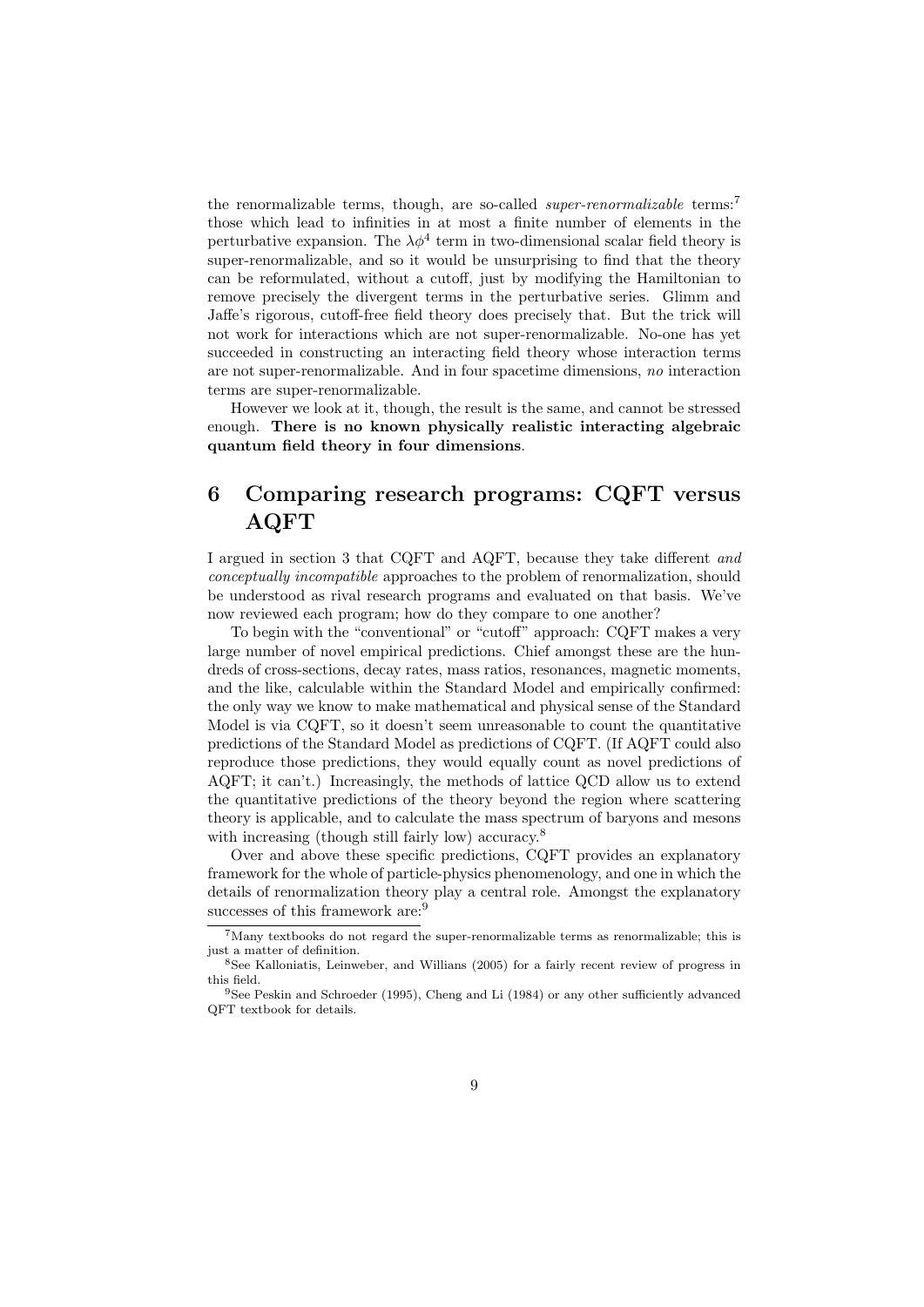- ∙ "asymptotic freedom": the feature of QCD whereby the effective coupling constant decreases in strength as we consider shorter- and shorter-distance interactions.
- ∙ The particular functional form of the Lagrangian of any interaction, given only the symmetry properties of the fields in that Lagrangian: whatever the short-distance form of the dynamics, the effective Lagrangian appropriate for physics at lengthscales long compared to the cutoff will contain all and only the renormalizable interaction terms.
- ∙ The reason that the weak interaction is weak: the weak interaction between e. g. , electrons and neutrinos can be modelled as a four-fermion interaction, cut off at energy levels of ∼ 80GeV (the mass of the W boson) by the (spontaneously broken) electroweak interaction; a 4-fermion interaction term is nonrenormalizable, and so will be very weak at energy scales low compared to that cutoff level.
- ∙ Anomalous symmetry breaking: the process whereby classical symmetries cannot be preserved by any renormalization scheme, and therefore are violated by radiative-correction terms in the theory.
- ∙ The reason why internal symmetries of field theories are always represented irreducibly: renormalization will cause the coupling constants, including the masses, of different irreducible components in a reducible representation to shift relative to one another.<sup>10</sup>
- ∙ The reason for the close analogies between condensed-matter and particlephysics QFT.

So judged by the usual standards of science — wideness of applicability, predictive accuracy, explanatory and unificatory power — CQFT is doing pretty well . . . to put it mildly.

What about AQFT? Being uncharitable, it makes no (non-falsified) empirical predictions whatsoever, because the world we live in manifestly has (a) interactions and (b) four (or more) spacetime dimensions, and we have no interacting algebraic quantum field theories in four dimensions. Even being charitable: the only empirical predictions of AQFT are general results (the spin-statistics theorem, the CPT theorem, etc.) which are also derivable (by the usual standards used in theoretical physics) in CQFT (perhaps only as extremely good approximations, depending on whether the world is Poincarécovariant at the fundamental level.)

It is no part of my argument to object to the first-order project of continuing to look for interacting AQFTs. (It's not the research project I'd put money on, but what do I know?) But in the absence of any such theories — and in the presence of a rival program which has been spectacularly successful — there is, at present, just no reason to expect that program to succeed. And if so,

 $10$ For more on this point, see Wallace (2009, section 7).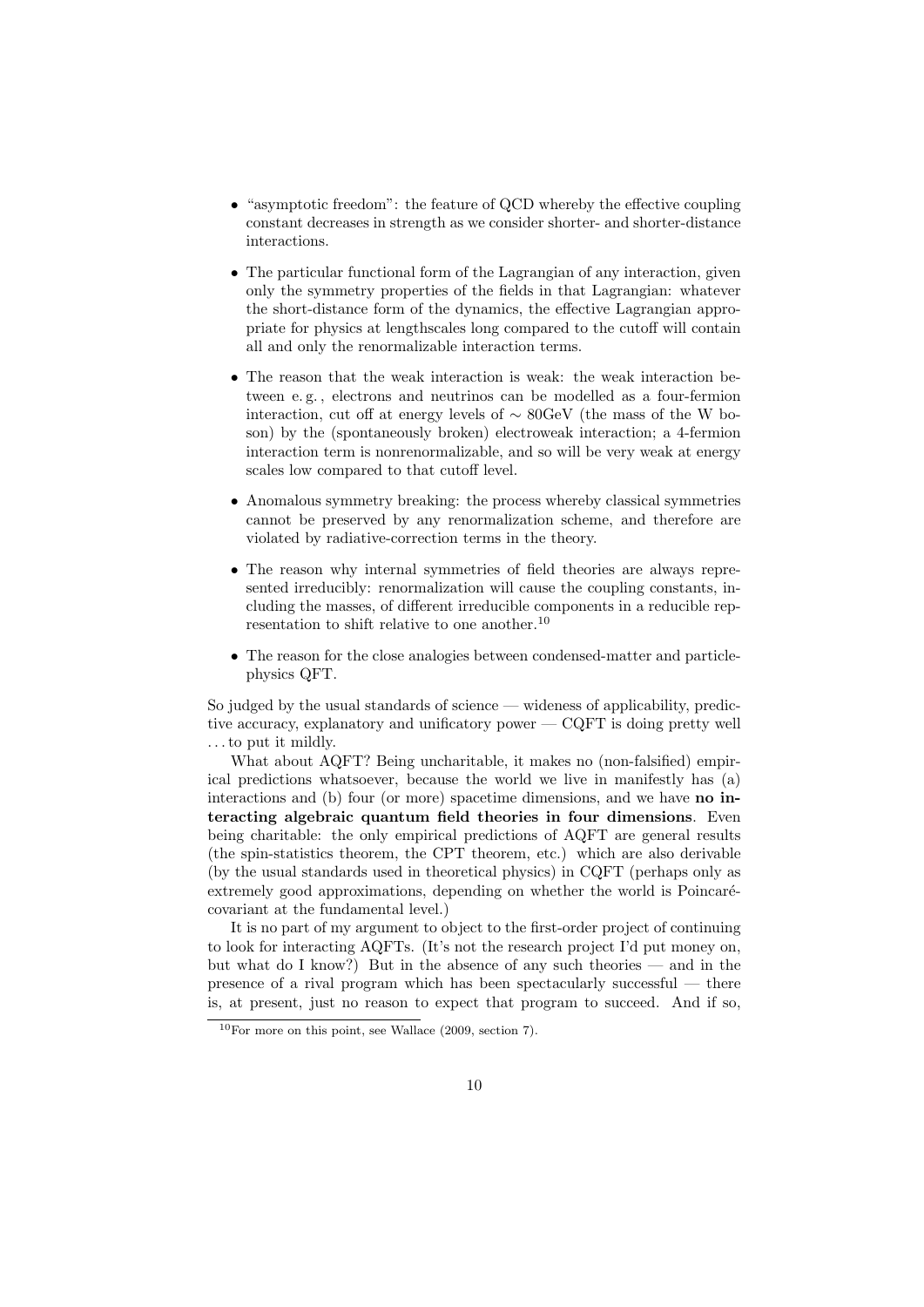philosophers of physics should not be studying that research program in the expectation that they will learn about the structure of reality in doing so.

## 7 Another problem for AQFT: why trust claims about the arbitrarily small?

For the sake of argument, let us put aside the lack of positive reasons to expect that an empirically adequate AQFT could be constructed. Is there anything about the success of CQFT that actually rules them out?

One argument might run as follows: $11$ 

- 1. We have a very well confirmed theory (the Standard Model, understood as a CQFT), one of whose central claims is that field degrees of freedom are frozen out at sufficiently short lengthscales.
- 2. As good scientific realists, we should tentatively accept that claim as approximately true.
- 3. Since AQFT denies that claim, its basic structure is wrong.
- 4. So no wonder that we can't construct empirically adequate theories within that structure!

This is a little too quick, though. CQFT, in itself, doesn't actually require the existence of a cutoff; it just tells us that assuming a cutoff suffices to make the theory well-defined (and that, having assumed it, the details of how it is imposed are irrelevant at long lengthscales). It is consistent with the CQFT framework that the theory's degrees of freedom after all remain defined on arbitrarily short lengthscales.

Now, some specific QFTs do (appear to) rule out this possibility.<sup>12</sup> In quantum electrodynamics, in particular, the strength of the interaction appears to increase without limit as we study the theory on shorter and shorter lengthscales, and in fact is believed to diverge below a certain lengthscale — for QED to be well-defined, then, it needs a cutoff which is above this lengthscale. But non-Abelian gauge theories — notably QCD and the electroweak theory — do not have this property: in fact, their interaction strength (as was briefly noted above) actually decreases with decreasing lengthscale. So there appears to be no lower limit to the value of the cutoff in QCD or electroweak theory, and therefore no mathematical objection (from this source, at any rate) to the existence of an algebraic version of either.

Now, as I have stressed, I am aware of no positive reason why such a theory should exist. But suppose, just for the sake of argument, that it does, and

<sup>11</sup>I presented this argument in a talk at the Western Ontario conference on Philosophy of Quantum Field Theory, in spring 2009. I'm grateful to Nick Huggett for pointing out that it does not apply to theories with ultraviolet freedom.

 $12$ Again, see Peskin and Schroeder (1995), or any other modern QFT textbook, for details.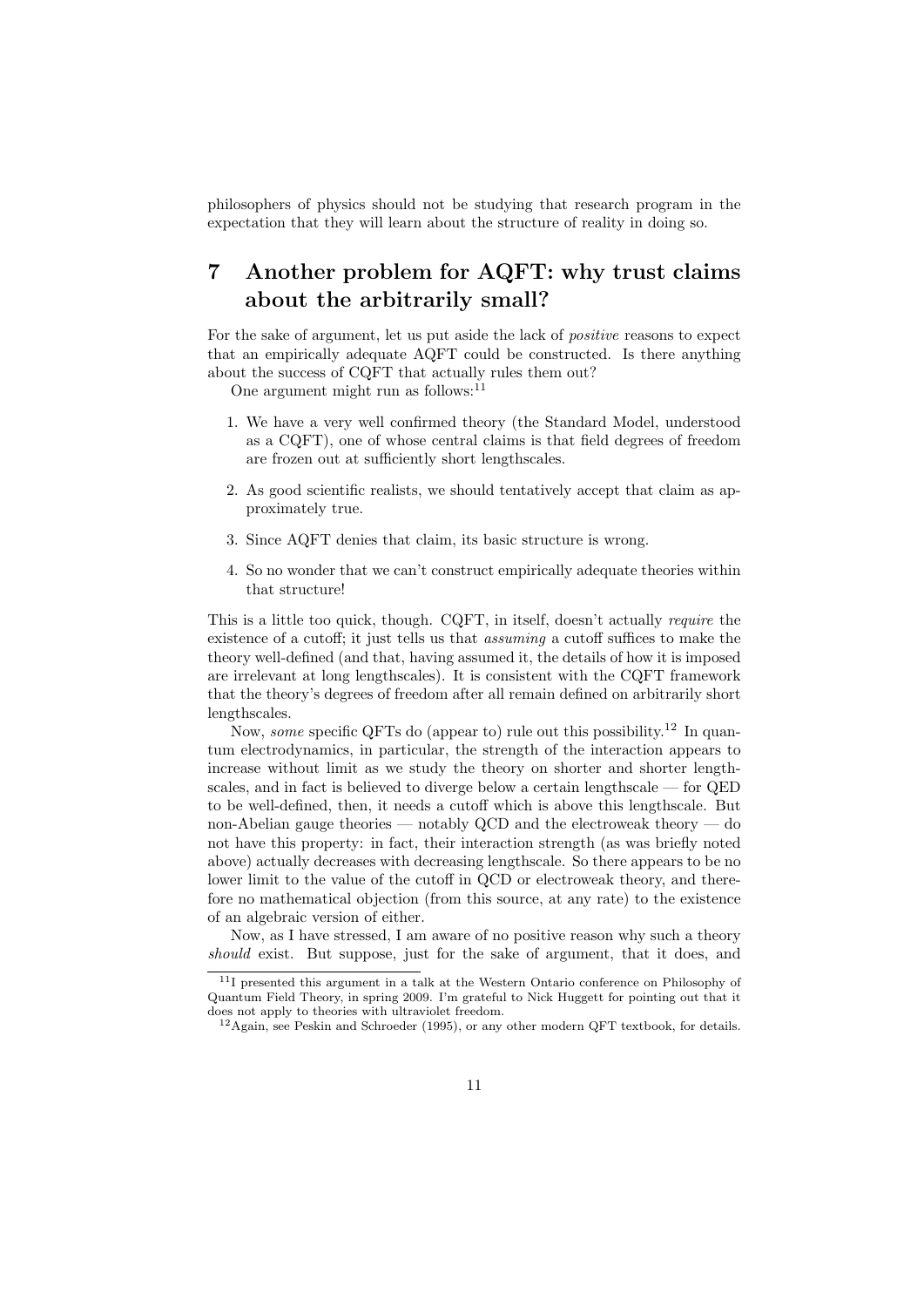that we managed to find it. What would we gain from this, as physicists or philosophers?<sup>13</sup>

So far as I can see, basically nothing. Given any finite lengthscale  $\Lambda$ , we can reproduce the claims of this hypothesised theory about field expectation values on lengthscales above  $\Lambda$ , just using the CQFT version of the theory with a cutoff  $\ll \Lambda$ . And if we know all the field expectation values on lengthscales above  $\Lambda$ , we know *everything* that the theory says about the structure of the world on lengthscales above  $\Lambda$ <sup>14</sup>

But what about the theory's claims about physics on *arbitrarily short length*scales? And in any case, never mind the *structure* of the expectation values, what about what the theory tells us about the *nature* of reality? Good ques $tions<sup>15</sup>$  — or rather, they would be if we had any reason at all to trust the theory on those lengthscales. But hardly anyone thinks we do: once we get down to Planckian lengthscales, the fiction that spacetime is nondynamical and that gravity can be ignored will become unsustainable. Whatever our sub-Planckian physics looks like (string theory? twistor theory? loop quantum gravity? noncommutative geometry? causal set theory? something as-yet-undreamed-of?) there are pretty powerful reasons not to expect it to look like quantum field theory on a classical background spacetime. As such, what QFT (of any variety) says about the nature of the world on lengthscales below  $\sim 10^{-43}$ m (let alone below  $10^{-10^{43}}$ m, which is a perfectly legitimate lengthscale according to AQFT) doesn't actually tell us anything about reality.

An analogy might help. Classical electromagnetism plus pointlike charged particles is known to be mathematically pathological: the field strength at the location of the particle is infinite, which makes it difficult at best to work out how the field affects the particle itself. It's a moderately interesting mathematical game to see how the theory could be made rigorous (see Rohrlich (2007) for a classic account), but it's only a game, because we know that classical electrodynamics just isn't a remotely accurate description of reality below certain lengthscales and above certain field strengths, and so if we really want to understand charged particles, we have to do quantum mechanics.<sup>16</sup>

To sum up: as long as we didn't have a satisfactory conceptual understanding

 $^{13}$ As *mathematicians*, no doubt we would gain a lot from it.

<sup>14</sup>Obviously, this presupposes that we don't need to add hidden variables, or some kind of dynamical collapse, to QFT in order to extract empirical data from it. Those not persuaded by either the Everett interpretation of quantum mechanics (cf. Saunders, Barrett, Kent, and Wallace (2010) and references therein), or by operationalist or neo-Copenhagen approaches to quantum mechanics are invited to draw their own conclusions as to how far the account of this paper applies to their position; since we don't at present have a fully satisfactory dynamical-collapse or hidden-variable version of the Standard Model (though see Colin and Struyve (2007) and Struyve and Westman (2007) for interesting progress), let alone of some algebraic-QFT variant of the Standard Model, the question is probably premature in any case.

<sup>15</sup>Actually, I don't think questions about the nature (as opposed to the structure) of the world are good questions at all (cf Ladyman and Ross (2007)), but never mind.

<sup>16</sup>Arguments like this seem under-appreciated in philosophy of physics, for reasons that perplex me; the continued attention by philosophers of statistical mechanics to the 'problem of measure zero', which is an artefact of classical physics with no direct quantum-mechanical equivalent, is another such pseudoproblem (see Wallace (2001) for further discussion).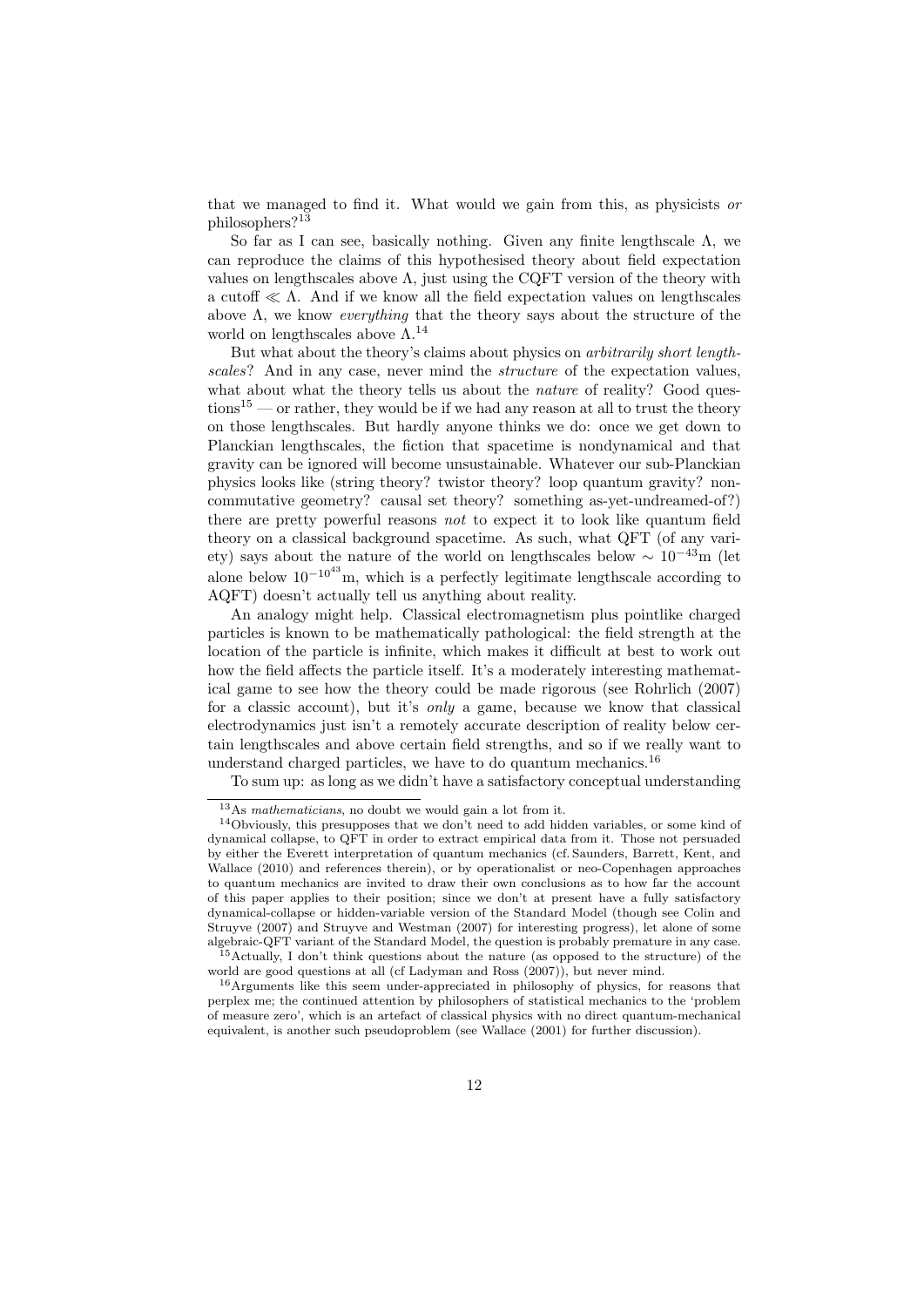of renormalization theory, it was possible to suppose that the only satisfactory way to understand it was via AQFT. But the success of CQFT in making conceptual sense of renormalization both undermines the reasons to expect that we will find interacting AQFTs, and removes the interest in so doing: for any such theory will say nothing *believable* about the world that could not already have been said via a CQFT.

#### 8 Fraser's defence of AQFT

By and large, philosophical explorations of AQFT have proceeded with little or no explanation as to why that framework is appropriate for the philosophy of quantum field theory. An honorable — and refreshing — exception is Fraser (2009), who explicitly argues that "an interpretation of QFT should be based on a rigorous axiomatic variant of QFT rather than any of the other variants." Fraser engages directly with CQFT (notably in the form which I defended in Wallace (2006)) and tries to show why it is an inappropriate basis for foundational work; in this section, I will attempt to return the compliment. In section 8.1 I summarise the context of Fraser's arguments; in sections 8.2 and 8.3, respectively, I respond to her criticisms of CQFT and her positive case for AQFT.

#### 8.1 Underdetermination

Fraser begins her discussion by considering  $\lambda \phi_2^4$  — scalar field theory in two spacetime dimensions, with a  $\phi^4$  interaction term. She considers three variants of this quantum field theory. The first is a 'naive' QFT of the kind used in the 1950s and 1960s, in which infinities are tamed by an unexplained algorithm. The second and third are, near enough, CQFT and AQFT versions of the theory, respectively.

(Three points should be noted here. Firstly (as was mentioned above) this theory really does have a rigorously defined AQFT version, developed by Glimm and Jaffe — thus far, at least, Fraser is discussing a concrete AQFT, not just a hoped-for one. Secondly, Fraser refers to the 'naive' QFT as a *theory*, whereas I would regard it as too conceptually ill-formed to deserve this name — but I doubt whether this is a difference of substance.

Thirdly, and more interestingly, Fraser's cutoff QFT incorporates a longdistance as well as a short-distance cutoff, introduced to tame a different set of infinities resulting in the divergence of the integrals in the theory at long lengthscales. This is one place where my earlier disclaimer is relevant: this kind of long-distance (or 'infra-red' divergence) arises because the free-field vacuum and the interacting-field vacuum (that is, the ground states of scalar QFT with and without the  $\phi^4$  term) differ on arbitrarily long lengthscales and so are unitarily inequivalent. This really is a case where algebraic methods are required to understand what is going on. As I have stressed, the point at issue in this paper is not algebraic vs. non-algebraic methods, it is real cutoffs (represented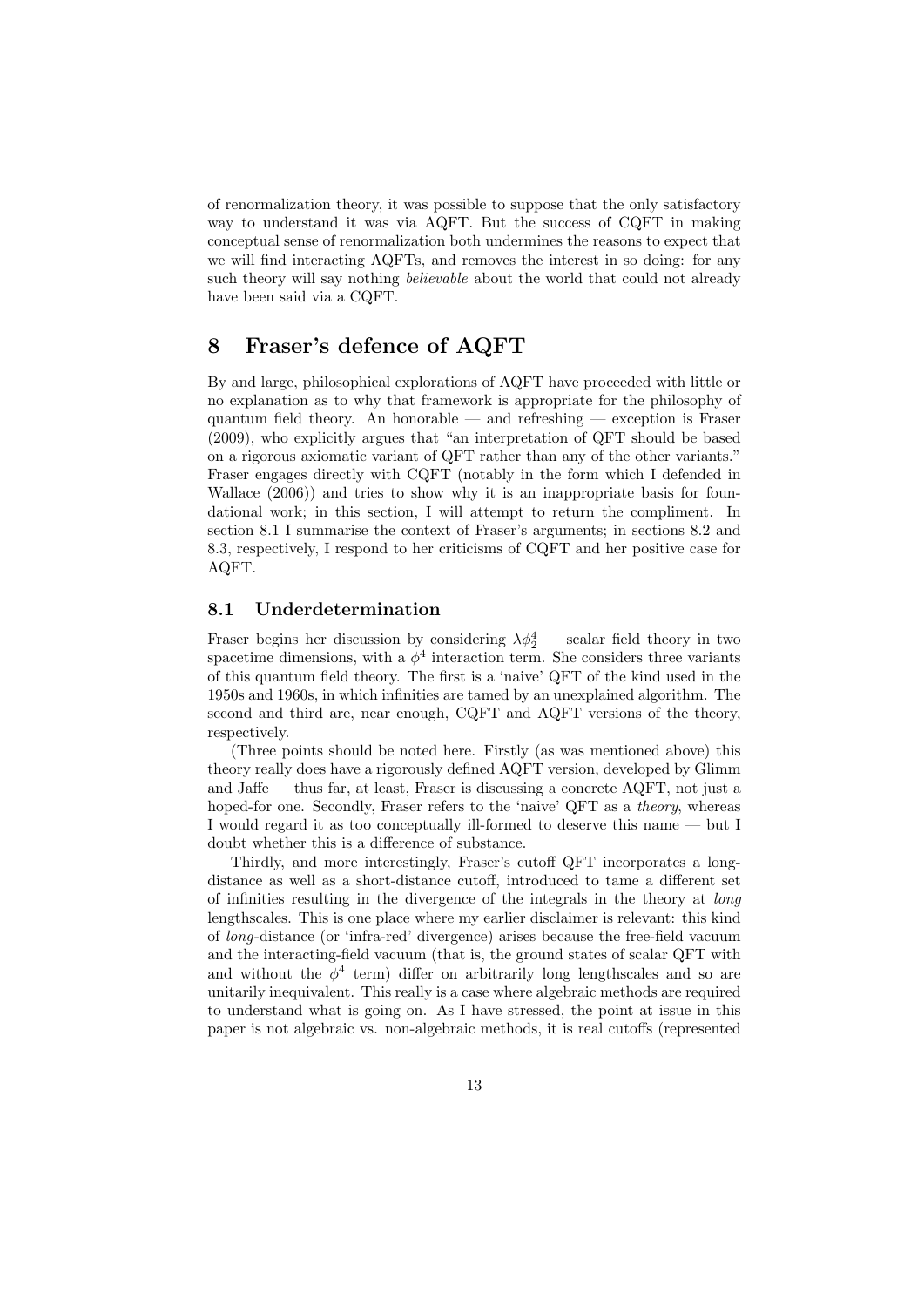by CQFT) versus no cutoffs (represented by algebraic QFT with its requirement that fields are definable on arbitrarily small open sets).<sup>17</sup>

Fraser now argues that we have a real case of underdetermination here: the CQFT and AQFT versions of  $\lambda \phi_2^4$  are empirically equivalent (in the sense that they predict the same scattering cross-sections) but make different theoretical claims (notably about whether space is discrete<sup>18</sup>). And she claims that in this case, there are clear theoretical grounds to prefer the AQFT version: the cutoff in the CQFT version is ad hoc and unmotivated.

So far, so good: I agree completely. Of course the cutoff is unmotivated: why suppose there is a cutoff when the theory demonstrably can be defined on all lengthscales? In the (fairly remote) counterfactual situation where I was an organism in a world which appeared to be accurately described by  $\lambda \phi_2^4$ , I'd follow Fraser in assuming, tentatively, that the AQFT version of the theory was true (while noting, from its empirical equivalence with the CQFT version, that nothing in the phenomenology thus far observed rules out the failure of the theory at some as-yet-unprobed lengthscale).

On the basis of this example, Fraser attempts to construe the whole CQFTvs-AQFT debate as likewise a case of underdetermination. But I find this incomprehensible. The  $\lambda \phi_2^4$  case is a genuine case of underdetermination, because we have two empirically equivalent versions of the theory  $-$  a CQFT version and an AQFT version. The case of QED, QCD or the standard model differs in a rather crucial respect, because we only have the CQFT version. Where is the underdetermination here?

Let me press the point. In the  $\lambda \phi_2^4$  case, Fraser advocates that we reject CQFT because of the actuality of underdetermination, and instead accept an actual AQFT. But in the four-dimensional case, she advocates that we reject CQFT because of the mere possibility of underdetermination, and instead accept AQFT even though physically realistic AQFTs are currently nonexistent.

Although I don't think Fraser directly addresses this problem with her underdetermination thesis, she does discuss the absence of interacting AQFTs, which she acknowledges as a concern for her position. She writes, though, that "[t]his concern can be alleviated by recognising that the formal variant of QFT is best viewed as a program which has yet to be completed". Clearly this is correct, but I'm unclear why this is supposed to help. Lots of research programs have been "yet to be completed" at various points in history. In some cases, this was because they would be completed at a later time. In other cases, it was because they were just wrong, and the problem they sought to solve would be solved by a different method. It's not at all clear why Fraser thinks AQFT is in the former category.

<sup>&</sup>lt;sup>17</sup>I discuss this general issue further in I discuss this further in section 4 of Wallace (2006). In the concrete case of the infra-red divergences of quantum electrodynamics, we can explicitly see how the inequivalent representations arise: calculations done via an infrared cutoff (usually imposed as a low-mass limit on the photon) show that the 'in' and 'out' stage in QED scattering processes have an infinite expected number of photons, though only a finite expected energy (Chung (1965); see also Kulish and Faddeev (1970) and, for more recent perspectives, Horan, Lavelle, and McMullan (2000) and references therein).

<sup>18</sup>And finite, says Fraser; but see the above comment on infrared divergences.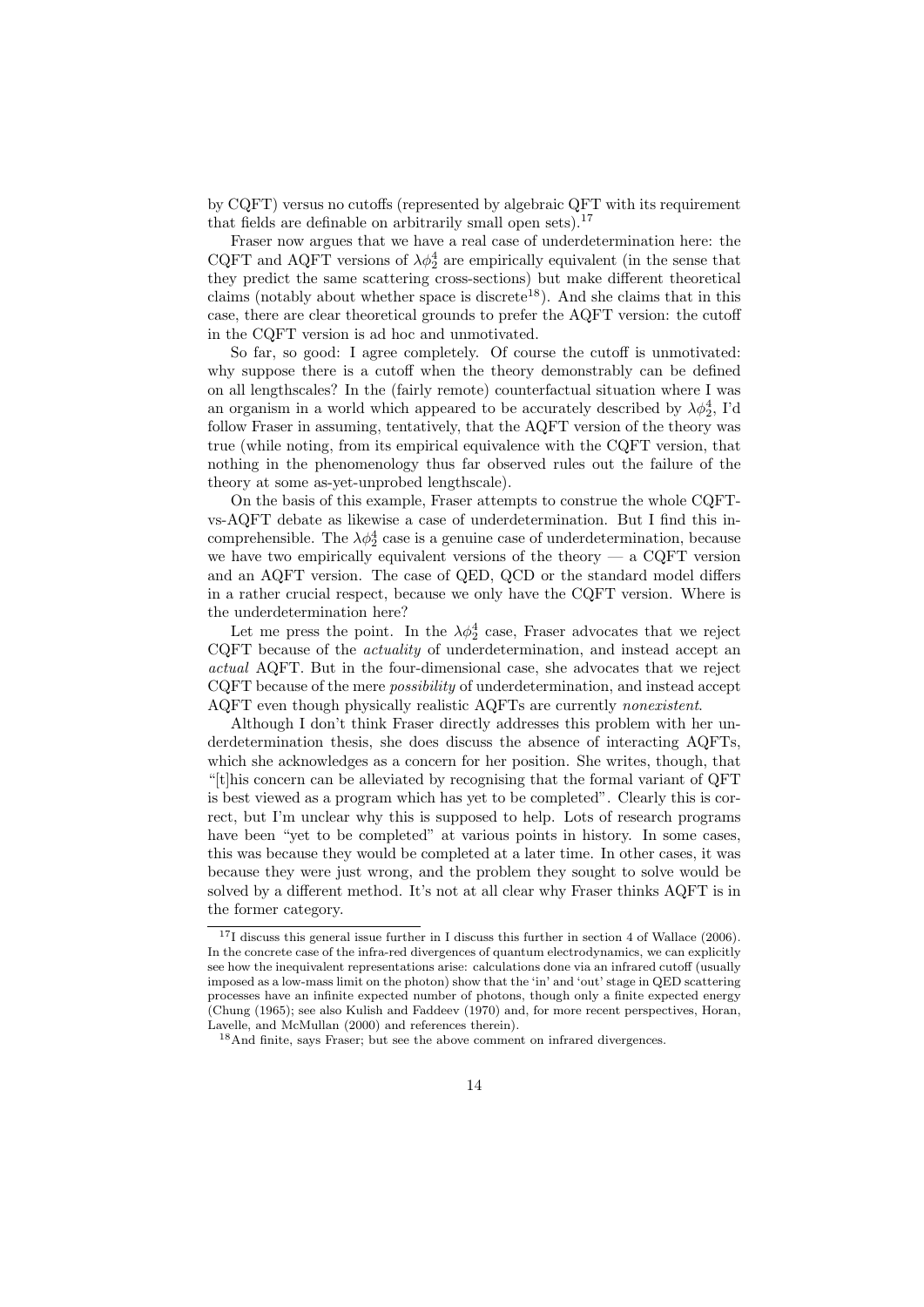Fraser does make some comments about the plausibility of the program's ultimate success, but none of them really seem to help. She observes that "QFT is hardly unusual in requiring refinements over a period of time" — agreed, but that seems to presuppose that these refinements are the correct ones. And she claims that "the results that have been obtained so far do not give any reason to believe that this [an interacting AQFT] [is] an unattainable goal." This is a curious attitude to the burden of proof on a scientific research program. If we want to take AQFT as *sufficiently secure that it should be our route to make* foundational claims about the world (and not merely as a promising line of research), isn't more needed than this? It's not at all clear to me that there were reasons internal to S-matrix theory, or to the old quantum theory, that gave us "any reason to believe" that they would not succeed. Rather, they were abandoned because something different came along that solved their problems more successfully.

I think Fraser's position here really relies on her view that CQFT does not solve the problems of QFT successfully, so that AQFT is the only game in town. That is: her confidence that the AQFT program will succeed is based on a rejection of my claims, in this paper, that the CQFT program succeeds in resolving the problems of renormalization. If so, the situation isn't really one of underdetermination, as Fraser suggests: it's one where the only acceptable (and not just the best) way of making sense of QFT is via AQFT methods.

#### 8.2 Fraser's reasons to reject CQFT

Why does Fraser make this claim? Her main objection — so far as I can tell to the existence of a real short-distance cutoff is that it is ad hoc: "it does not have an independent motivation" (p.552). She claims that "to the best of my knowledge — no-one defends the position that QFT offers evidence that space is discrete" (p.552). She contrasts this case with the case of quantum gravity: "arguments from quantum gravity that space is discrete are supported by deep theoretical considerations about how gravity is to be quantized" (p.552). But she denies that those very "deep theoretical considerations" can be used by the quantum field theorist to defend the cutoff:

the fact that quantum gravity indicates that space is discrete would not help to settle the question of how to interpret the cutoff variant of QFT because gravitational considerations are external to QFT. The point at issue is whether QFT dictates that space is necessarily discrete and finite in extent; that is, whether the discreteness and finitude of space is a foundational principle of QFT." (p.552)

But the advocate of CQFT should reject this framework. If we're serious about understanding our best extant physics and using it to learn about the world, the right question isn't "what would the world be like in the hypothetical situation where there was no gravity and QFT was exactly true"? Addressing this question obviously can't tell us whether to accept AQFT or CQFT, because we get different answers according to which theory we are taking to be exactly true!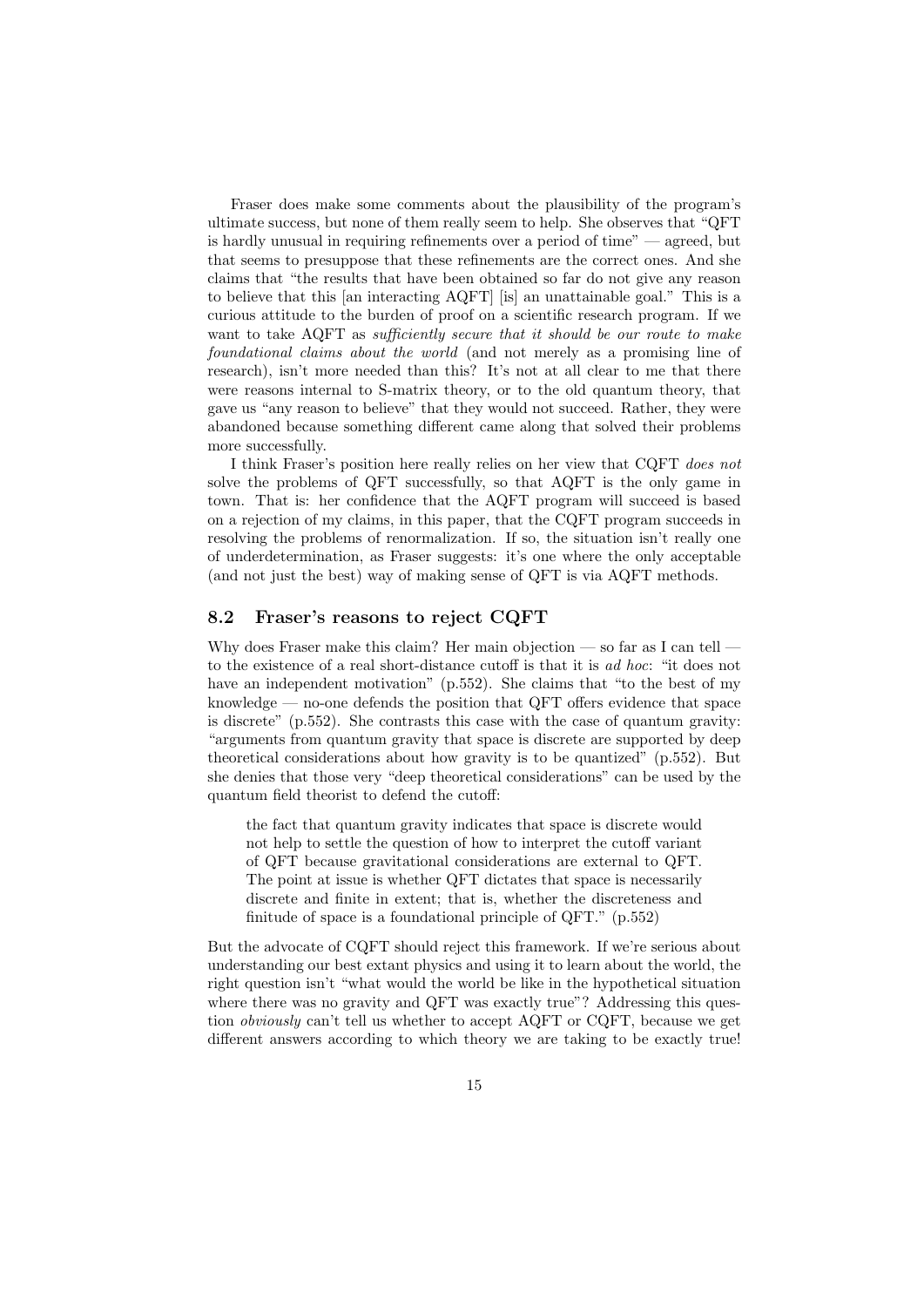Nor is the right question "what would it be rational to believe about QFT, if we lived in a world where there was no gravity but QFT was empirically very successful"? This question is fairly uninteresting, for the simple reason that we *don't* live in such a world. The scientifically and philosophically interesting question has to be "what is it rational to believe about QFT, given all the empirical data that we in fact have?"

From this point of view, it's perfectly reasonable (and not at all *ad hoc*) to be motivated to believe in a discrete structure to spacetime because it is independently motivated by various different strands in theoretical physics, including the need for a short-distance cutoff in QFT. And indeed (*contra* Fraser's claim) this position is pretty commonly taken by particle physicists. Peskin and Schroeder, for instance, write

In QED and other quantum field theories appropriate to elementary particle physics, the cutoff would have to be associated with some fundamental graininess of spacetime, perhaps a result of quantum fluctuations in gravity. (Peskin and Schroeder 1995, p.402)

To be fair to Fraser, her initial discussions of CQFT mostly seem to be concerned with a version which implements the cutoff via a literal discretisation of spacetime (a version which, so far as I know, basically no-one advocates). She distinguishes this from the version of CQFT that I present in this paper (and in Wallace 2006), in which the actual mechanism imposing the cutoff is taken to be unknown and the arguments of renormalization theory are deployed to explain why this does not matter as long as we are interested in the theory's claims on scales large compared to the cutoff.

Fraser characterises this strategy (accurately, I think) as changing the question of interpreting QFT from "if QFT were true, what would reality be like" to "given that QFT is approximately true, what is reality (approximately) like", a move that (I think!) she is happy to permit. (Correctly so, surely, since we have excellent reasons to think that (a) QFT is not true, and (b) QFT is approximately true<sup>19</sup>.)

#### 8.3 Fraser's two arguments for preferring AQFT

Even given this way of thinking about interpreting QFT, however, Fraser still argues for AQFT rather than CQFT as the correct approach. Her reasons are twofold:

1. AQFT and CQFT do not in fact agree even in the large-scale claims they make about the world.

<sup>19</sup>I merely copy Fraser's term here: I take it that she intends it as a placeholder for whatever notion of "approximately being right" the scientific realist should use to handle theory change. My own view is that the right analysis to use here is the sort of structural continuity advocated by structural realists (see Ladyman and Ross (2007) and references therein; see also section 1 of Wallace (2001).)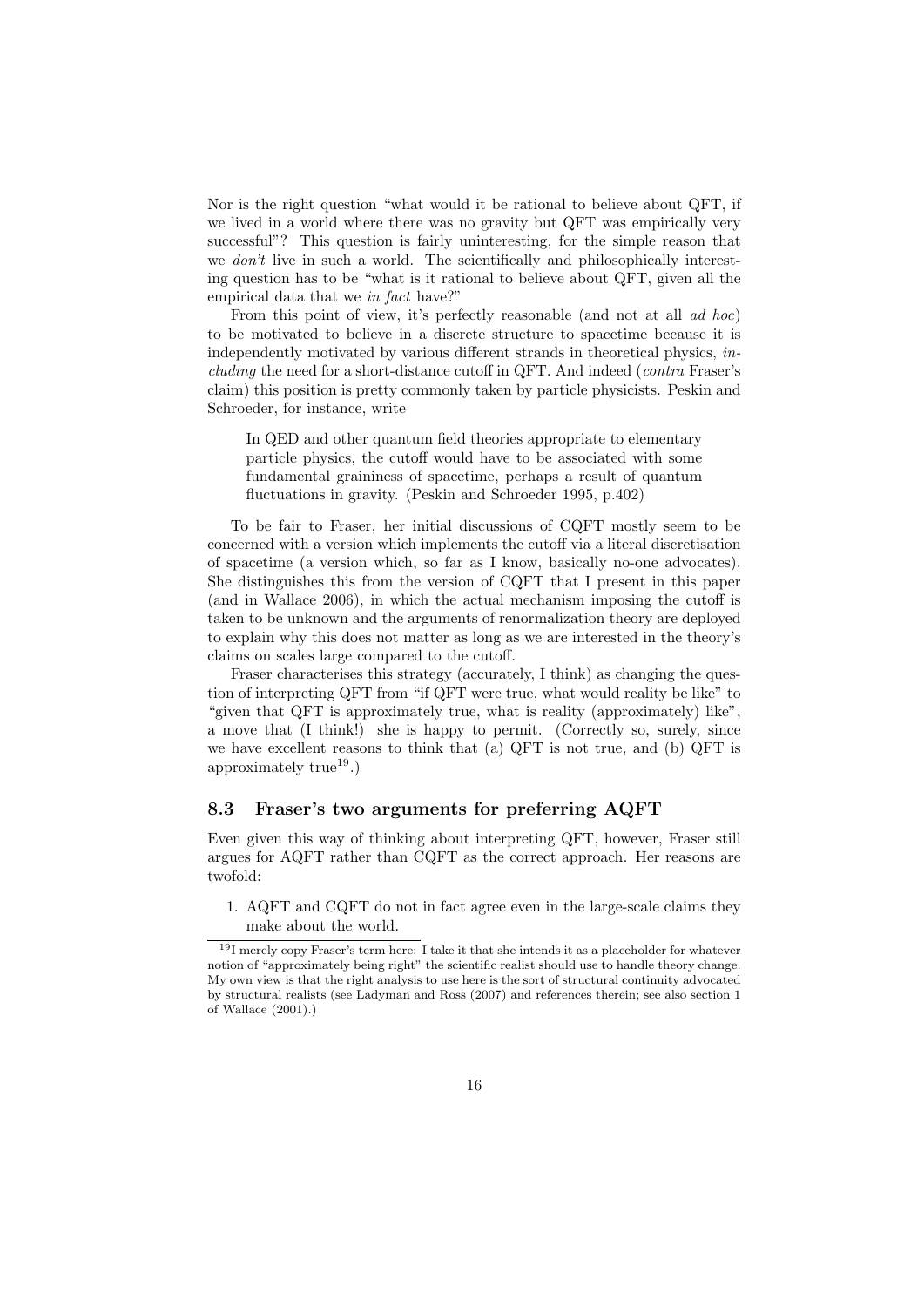2. Pursuing AQFT rather than CQFT is a better way to find the true theory to which QFT is an approximation.

The first, so far as I can see, is straightforwardly false on technical grounds. The methods of renormalization theory tell us that any field theory — including one which is actually defined on all lengthscales — will look like a CQFT on sufficiently long lengthscales.<sup>20</sup> Here "look like" means not merely "is empirically equivalent to", but rather "agrees on all long-distance field expectation values". And since all structural claims about states in  $QFT$  — including highly empirically remote claims about, say, the interior structure of the proton or the Higgs mechanism — are expressible in terms of the expectation values of field operators and their derivatives, it follows that CQFT and AQFT must agree on all structural claims about structures defined on lengthscales large relative to the lengthscale at which QFT breaks down — that is, they must agree on all structural claims that we have reason to believe. (This is basically a reiteration of my argument in section 7.)

Fraser in fact gives two concrete examples of the large-scale inequivalence of AQFT and  $CQFT.<sup>21</sup>$  The first is inequivalent representations: she claims (p.560) that

the cutoff variant does not have even approximately the same content as algebraic QFT because the cutoff variant has a finite number of degrees of freedom and therefore does not admit unitarily inequivalent representations; in contrast, algebraic QFT has an infinite number of degrees of freedom and therefore admits unitarily inequivalent representations. Spontaneous symmetry breaking is one case in which these unitarily inequivalent representations are put to use.

Here Fraser is again assuming that CQFT requires both a short- and a longdistance cutoff; but as I have noted, I (and I think most quantum field theorists) are happy to grant that long-distance divergences really should be tamed by algebraic methods, and that QFTs defined on spatially infinite manifolds really do have infinitely many degrees of freedom, and hence unitarily inequivalent representations. The issue is not really algebraic vs. non-algebraic methods: it is a short-distance cutoff vs. no cutoff. It is true, of course, that AQFT has unitarily inequivalent representations even on spatially finite regions, but this unitary inequivalence only manifests itself with respect to expectation values

 $^{20}$ Again, see (e.g.) Binney et al or Peskin and Schroeder (1995).

 $^{21}$ In this part of her discussion, Fraser seems to set aside the fact that we don't actually have any interacting algebraic quantum field theory, let alone ones which are empirically equivalent to the Standard Model. She writes, in fact (p.559) that "even it were granted that QFT should be regarded as an approximate guide to the ontology of relatively large distance scales, it does not follow that the cutoff variant of QFT succeeds in describing large-scale ontology." — as if there were both cutoff and non-cutoff versions of the Standard Model. But for the sake of argument, in this part of my discussion I will grant Fraser the (in my view unmotivated) assumption that there is a quantum field theory in the AQFT framework which is empirically equivalent to the Standard Model.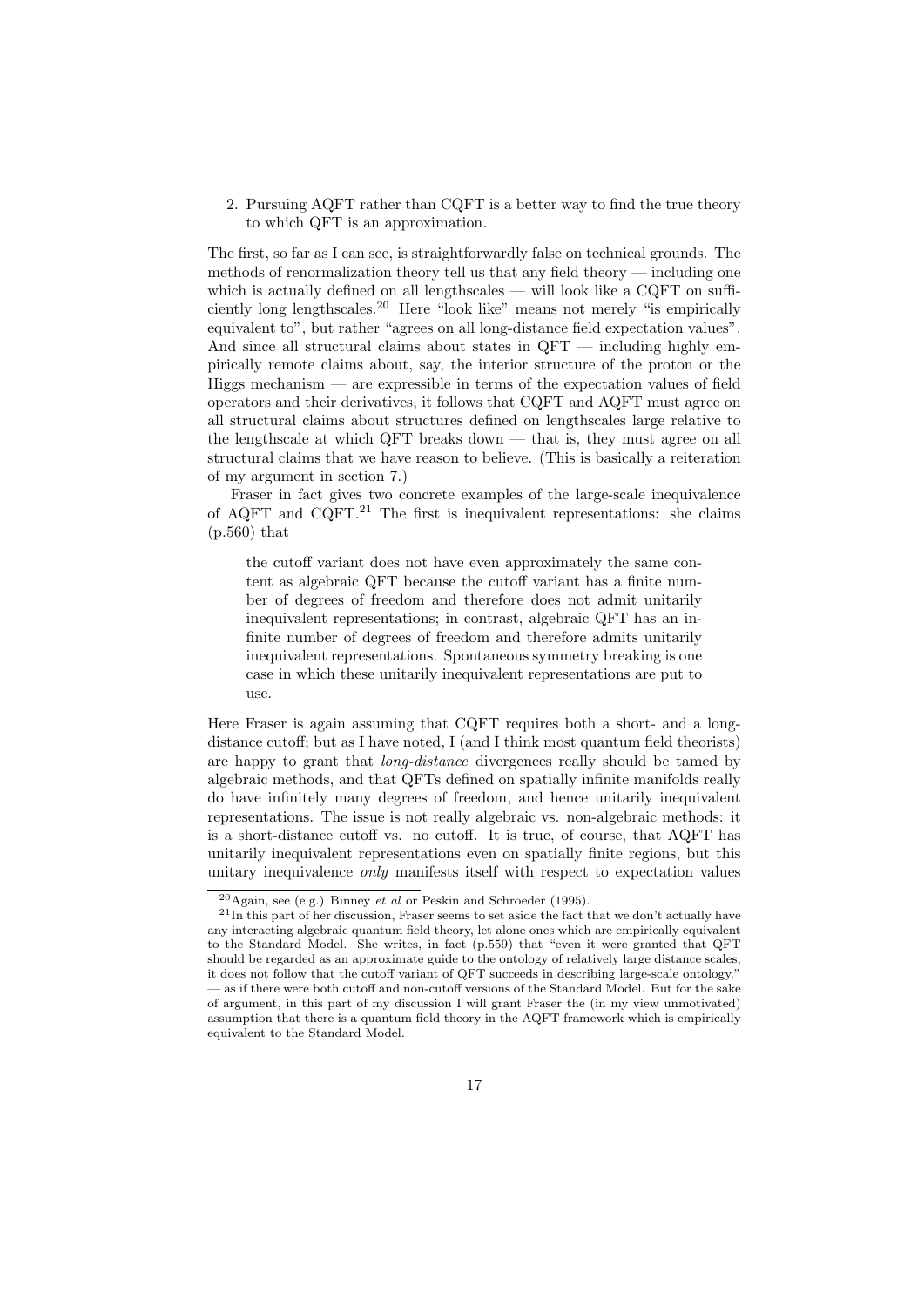on arbitrarily small spacetime regions, and these are exactly those expectation values which don't convey real information about the world.

Fraser's second example is the existence of quanta (by which she means, I think, the existence of a Fock-space representation of the theory). She has argued elsewhere (Fraser 2008) that an interacting AQFT (if it existed) would not admit such quanta, and states (p.560) that "a theory according to which quanta exist is not approximately equivalent to a theory according to which quanta do not exist".

Well, maybe not, but it is approximately equivalent to a theory according to which quanta do approximately exist! And if AQFT (more precisely, if this supposed interacting algebraic quantum field theory) does not admit quanta in at least some approximate sense, then so much the worse for it: the evidence for the electron is reasonably conclusive.

Moving on to Fraser's second argument for AQFT over CQFT in this context (which she takes (p.559) as a "more important line of objection" ): her position, basically, is that we should expect that "theory X" (her term, borrowed from Wallace (2006), for whatever the theory is to which QFT is an approximation) will resemble QFT not just in its empirical claims but in its underlying structure: "theory change from QFT to theory X must involve approximate continuity at the theoretical level and not merely approximate continuity at the empirical level". I'm happy to grant this, if by "theoretical level" she means to include the theory's field expectation values and their dynamics on lengthscales long compared to the cutoff: we have plenty of reason, to be sure, to expect a large degree of structural continuity between QFT and X. But I think she means something more — something which would serve to differentiate the Standard Model from her (imagined) algebraic variant. And if so, I have no idea why she thinks this is the case.

She goes on to claim that

[U]ntil we actually find theory X and can determine the respects in which there is approximate continuity between theory X and QFT, we have no way of knowing how useful it would have been to work out the details of QFT [i. e. , develop AQFT]. The fact remains that — given our limited knowledge at the present time — continuing to pursue the development of QFT [i. e. , continuing to work on AQFT] is a good strategy.

Well, I suppose it might be. Perhaps, if we succeeded in finding an interacting QFT in the algebraic framework — or if we succeeded in proving that there is no such theory  $-$  it might tell us something salient to the search for quantum gravity. Who knows? But in any case, what has this to do with the philosophy of quantum field theory — that is, with the project of learning about the world by studying the conceptual claims in QFT? Fraser's argument is an argument for the first-order project of trying to find interacting algebraic quantum field theories, not for the philosophical project of asking what the world would be like if there was such a theory and it correctly described reality.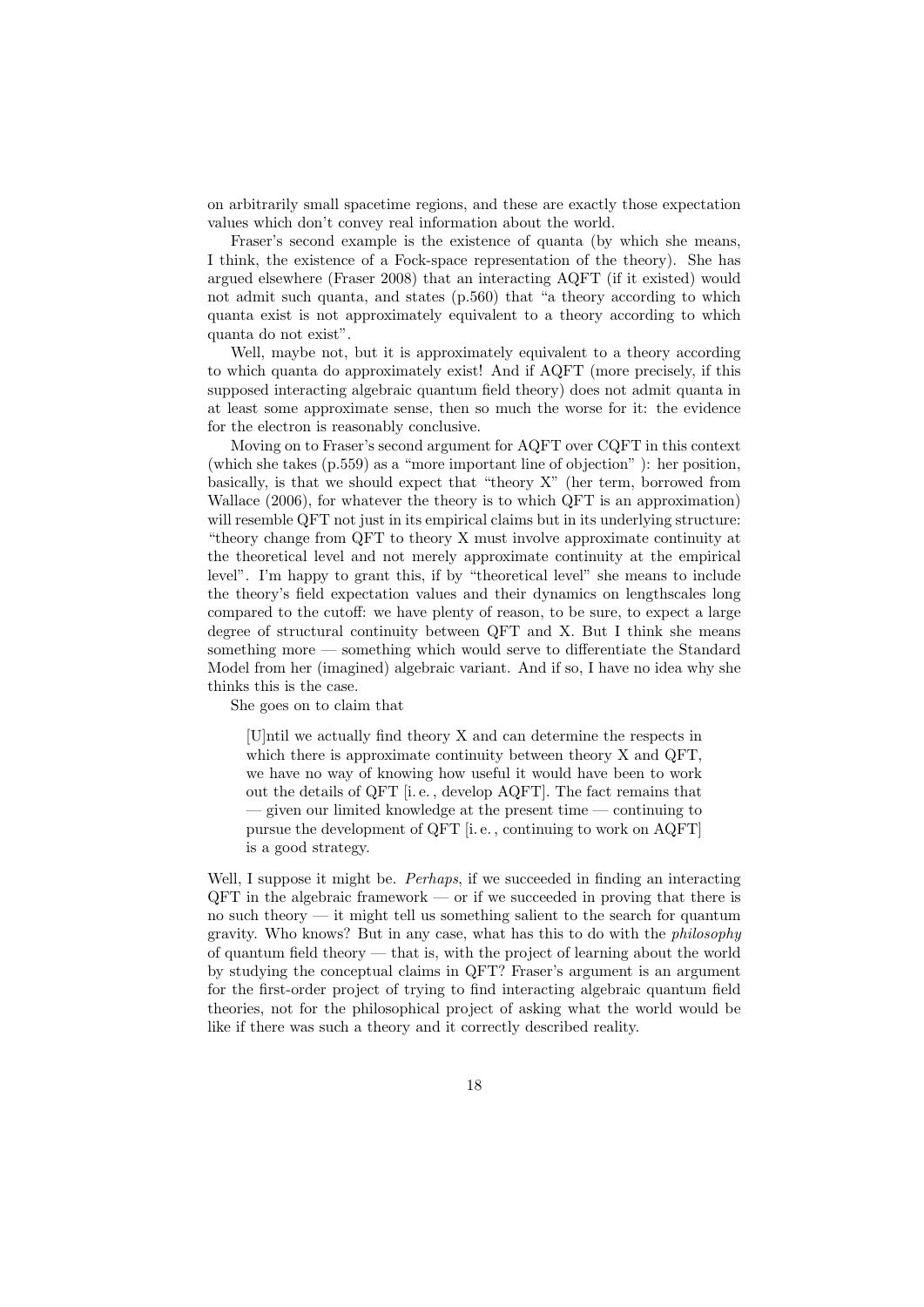(I should note in passing that Fraser also claims that "[r]esting content with the cutoff variant of QFT because it is empirically adequate at large distance scales would be a strategic mistake because it would hinder the search for theory X". This seems mistaken. For one thing, CQFT does give us some information about X (not much, to be sure, by the very nature of renormalization theory). The variation of the coupling constants in the Standard Model on different lengthscales, in particular, tells us something about ways in which the theory ought to break down or be modified at lengthscales far below our ability to probe; notably, one reason to take supersymmetry seriously is that, when we allow for it — but not otherwise — the strong and electroweak interactions are compatible with the hypothesis that they are aspects of some larger gauge group. (See chapter 22 of Peskin and Schroeder (1995), and references therein, for details.) More fundamentally, though, it is CQFT that forms the theoretical basis for our best current prospect of gaining empirical evidence of X, via the LHC.

Fraser deserves considerable credit for making an explicit case for AQFT to be the basis for philosophy of quantum field theory. But in doing so, I think, she really succeeds only in showing how surreal is the proposal that philosophy of QFT should deal, not with the — spectacularly successful — quantum field theory that we actually have, but with a research program which has yet to give us any evidence at all that it is correct.

### 9 Other objections to CQFT

Although I'm not aware of any defences of AQFT (as the basis for philosophy of QFT) in print other than Fraser's, I've come across various other objections in conversation with colleagues; here I'll try to set out, and respond to, the more common of them.

Objection: CQFT is not Poincaré-covariant.

Response: It's true that those cutoff schemes we can actually concretely implement (notably, putting the theory on a lattice) violate Poincaré convariance (and, indeed, translation and rotation covariance). But provided that the real cutoff is actually imposed by some Poincare-covariant theory (string theory and loop quantum gravity both have this property), this will just be an artefact of the particular cutoff schemes we're using at the moment (and recall that the details of that scheme are irrelevant to the large-scale structure of the theory).

Having said this, if Poincaré covariance turns out to be only phenomenological, so what? (It is worth noting, in this context, that condensed matter physics manages fine with symmetry based reasoning — reasoning based on the rotational or translational covariance of many systems, for instance — even though those symmetries are only phenomenological and are broken at the atomic level.)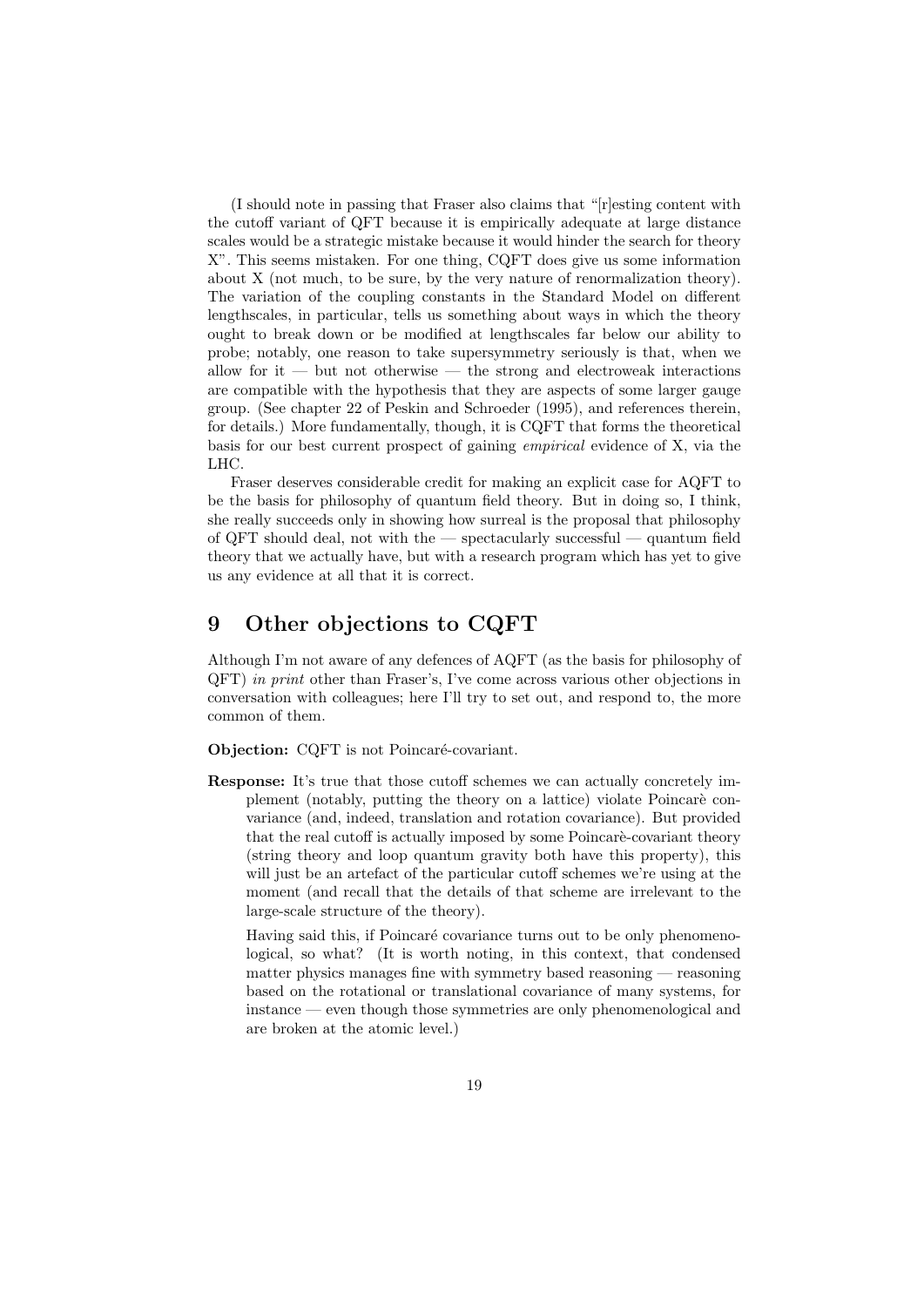- Objection: CQFT is useless for metaphysics given its underdetermination: precisely because it tells us nothing about the nature of the cutoff, it's not useful to do metaphysical work on it.
- Reply: If what you need for whatever metaphysical project you're engaged in is structural information about the world on scales large compared to the Planck length, CQFT will provide that information just fine.

If you're after something else — structural information about the world on all lengthscales, say, or non-structural information about the world, tough. The current state of the art in physics doesn't tell us any such information; if you want it, quantize gravity (or go and do something else until other people have quantized gravity). Don't think that you'll get such information by studying AQFT, though: we have no reason to believe its claims about what the world is like on sub-Planckian lengthscales (indeed, we have excellent reasons *not* to believe them).

(I'll concede that some people like to ask "if theory  $T$  were exactly true, what would the world be like?", even though they know that theory  $T$  isn't exactly true. Those people are welcome to take  $T = AQFT$ , provided they don't kid themselves that they're discovering what the world is actually like.)

- Objection: CQFT is not mathematically rigorous, so we don't actually know the results that it purports to establish.
- Reply: Although the mathematical and physical pathologies of pre-1970s QED made this a reasonable objection prior to the development of renormalizationgroup methods, things have now changed, and the level of mathematical rigor in CQFT is basically the same as elsewhere in theoretical physics. So applying this standard even-handedly would invalidate practically all of the theoretical physics of the twentieth century: atomic physics, nonrelativistic scattering theory, astrophysics, nuclear physics, etc, etc.
- Objection: CQFT is very ugly; AQFT is much more elegant.
- Reply: This is a quite widespread view, but it seems to be held mostly by people who haven't really studied modern field theory in depth. I encourage them to do so; they may be favourably surprised by how elegant it is.

More seriously, theoretical elegance *might* be a criterion for theory selection between theories tied for first place with respect to the empirical evidence. Using it to reject a well-confirmed theory which has made abundant novel predictions in favour of a "theory" that currently doesn't exist does violence to the scientific method. (Feel free to hold out for more elegance in whatever physics lies beyond the effective-field regime, of course.)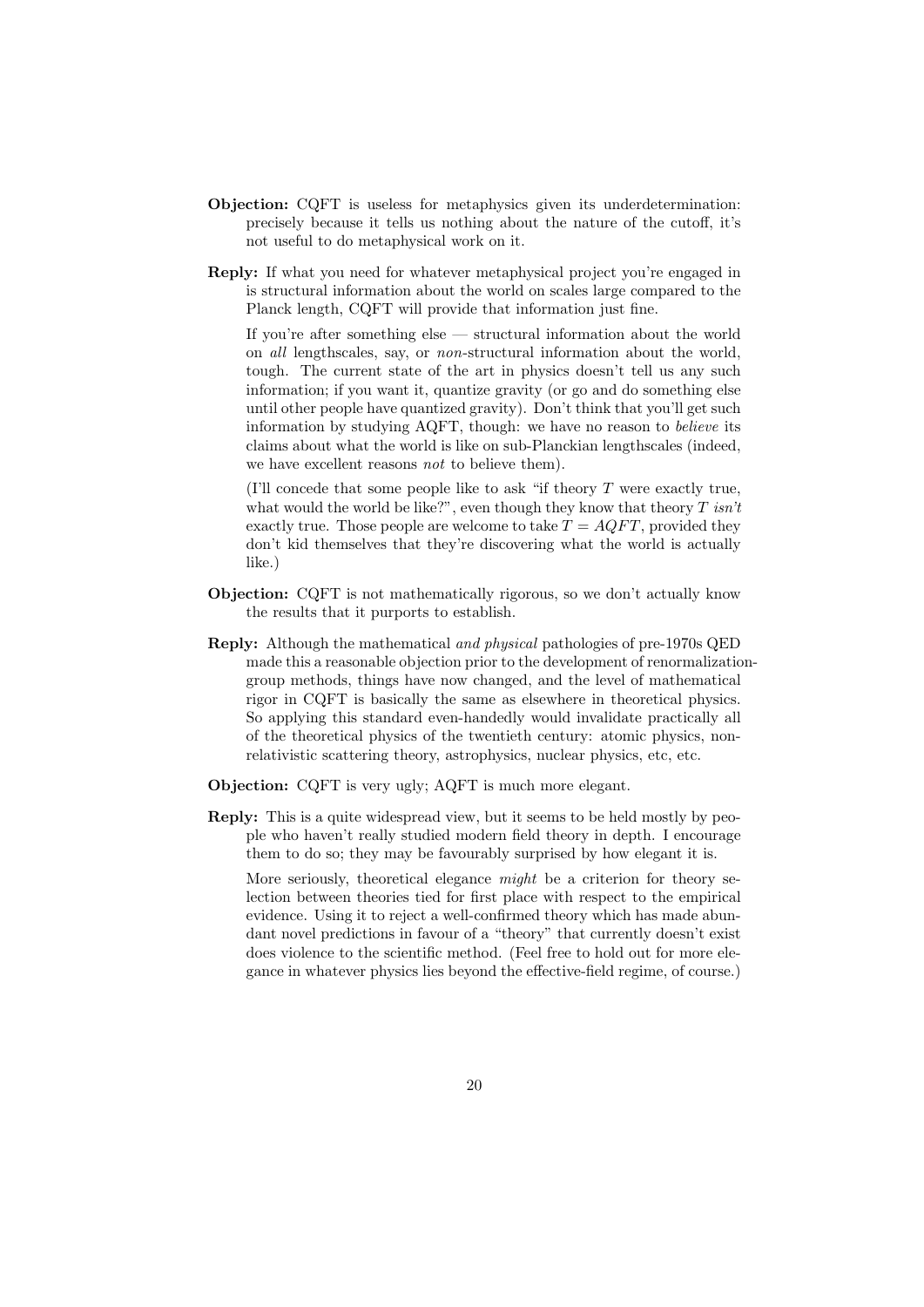### 10 Conclusion

It has not been my purpose in this paper to disparage the mathematical physicists who continue to search for physically realistic interacting algebraic quantum field theories. Leaving aside the mathematical interest of the task, it is impossible to know in advance just which mathematical highways and byways may prove to be a useful source of insights for the future progress of physics. Let a thousand flowers bloom  $-$  so long as it is understood that there is no requirement in quantum field theory itself that any such theory exists, and that the apparent paradox of ultraviolet divergences that originally motivated the axiomatic program in QFT has long since been solved by quite another route.

Nor has it been, and nor is it, my purpose to suggest that philosophy of quantum field theory done in the AQFT framework has nothing to teach us. On the contrary, much  $-$  perhaps most  $-$  of that work probably transfers across just fine to CQFT. And this includes philosophy of quantum field theory that makes essential use of algebraic  $methods$  — notably in the investigations of inequivalent representations which arise because quantum field theories, with or without cutoffs, have infinitely many degrees of freedom when defined on spatially infinite spacetimes.

But it is the case, I think, that the philosophy of quantum field theory is needlessly complicated, and often distorted, when it is carried out on the assumption that interesting QFTs must be formulated within the framework of cutoff-free algebraic quantum field theory. And that assumption, from the point of view of twenty-first century theoretical physics, is entirely without motivation. We possess a concrete example of an interacting quantum field theory — the Standard Model — and if it does not fit the framework of AQFT, then so much the worse for that framework. For it is foundationally satisfactory in its own right — despite, or perhaps because of, its explicit acknowledgement that it ceases to be defined below some lengthscale. And it is the most widely applicable, predictively powerful, and precisely tested scientific theory in human history. If the goal of philosophy of physics is to understand the deep structure of reality via our best extant physics, then to be lured away from the Standard Model by algebraic quantum field theory is sheer madness.

#### Acknowledgements

I am grateful for comments and constructive criticism from David Baker, Gordon Fleming, Hilary Greaves, Nick Huggett, Wayne Myrvold, Laura Ruetsche, Simon Saunders, Chris Timpson, and especially Jeremy Butterfield and Doreen Fraser.

#### References

Baker, D. (2009). Against field interpretations of quantum field theory. British Journal for the Philosophy of Science 60, 585–609.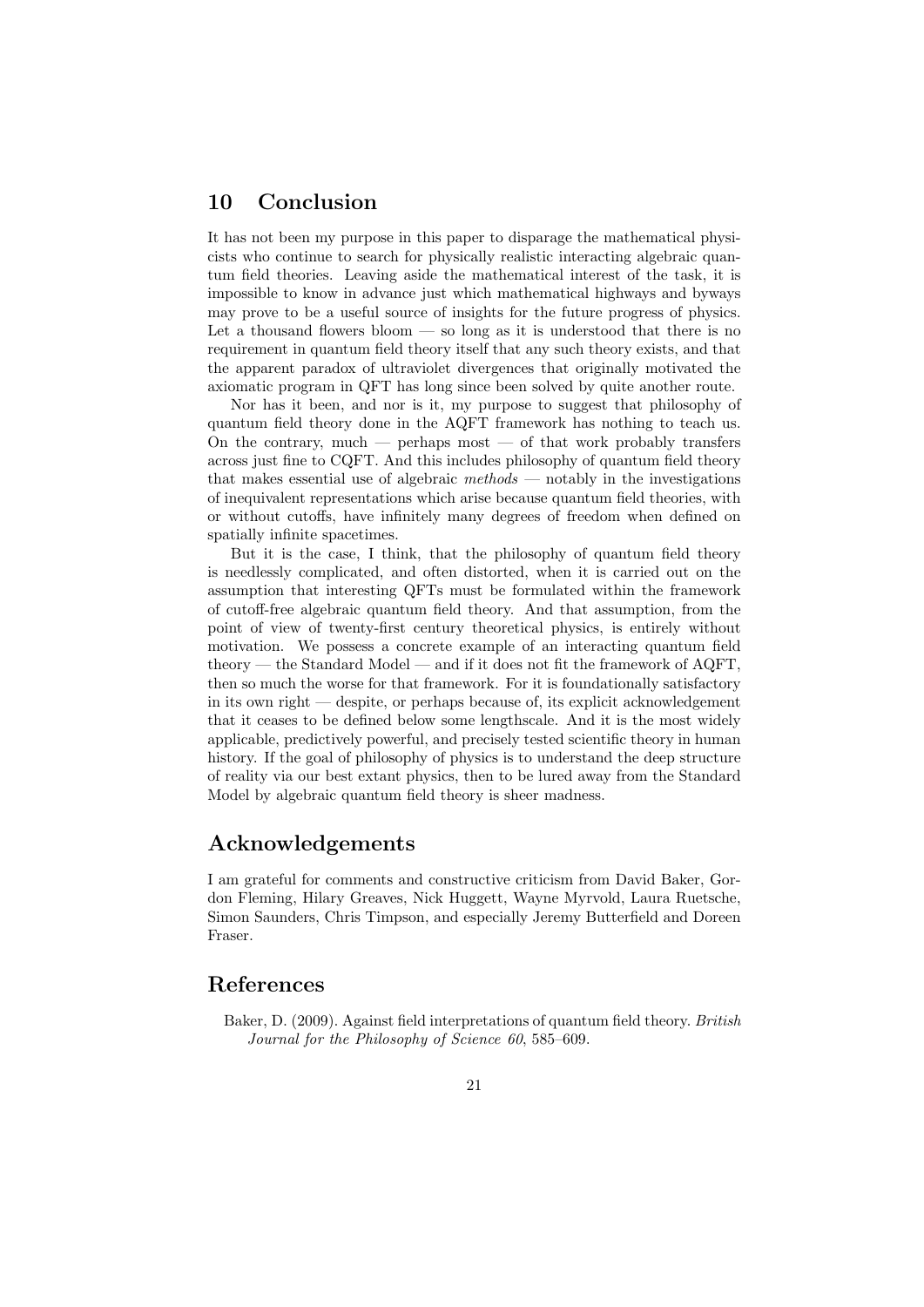- Baker, D. and H. Halvorson (2009). Antimatter. British Journal for the Philosophy of Science 60, 1–29.
- Binney, J. J., N. J. Dowrick, A. J. Fisher, and M. E. J. Newman (1992). The Theory of Critical Phenomena : an introduction to the renormalisation group. Oxford: Oxford University Press.
- Cao, T. Y. (1997). Conceptual Developments of 20th Century Field Theories. Cambridge: Cambridge University Press.
- Cheng, T.-P. and L.-F. Li (1984). Gauge Theory of Elementary Particle Physics. Oxford, UK: Oxford University Press.
- Chung, V. (1965). Infrared divergence in quantum electrodynamics. Physical Review 140, B1110–B1122.
- Clifton, R. and H. Halvorson (2001). Are Rindler quanta real? inequivalent particle concepts in quantum field theory. British Journal for the Philosophy of Science 52, 417–470.
- Colin, S. and W. Struyve (2007). A Dirac sea pilot-wave model for quantum field theory. Journal of Physics A 40, 7309–7342.
- Dirac, P. (1930). The Principles of Quantum Mechanics. Oxford University Press.
- Earman, J. (2004). Curie's principle and spontaneous symmetry breaking. International Studies in the Philosophy of Science 18, 173–198.
- Earman, J. and D. Fraser (2006). Haag's theorem and its implications for the foundations of quantum field theory. Erkenntnis 64, 305–344.
- Fraser, D. (2008). The fate of 'particles' in quantum field theories with interactions. Studies in History and Philosophy of Modern Physics 39, 841–859.
- Fraser, D. (2009). Quantum field theory: Underdetermination, inconsistency, and idealization. Philosophy of Science 76, 536–567. Forthcoming in Philosophy of Science; available online at philsci-archive.pitt.edu.
- Gelfand, I. M., G. E. Shilov, M. I. Graev, and N. I. Vilenkin (1964). Generalized Functions. Academic Press.
- Glimm, J. and A. Jaffe (1968). A  $\lambda \phi^4$  quantum field without cutoffs. I. Physical Review (2) 176, 1945–1951.
- Haag, R. (1996). Local Quantum Theory: Fields, Particles, Algebras. Berlin: Springer-Verlag.
- Halvorson, H. (2007). Algebraic quantum field theory. In J. Butterfield and J. Earman (Eds.), Handbook of the Philosophy of Science: Philosophy of Physics, Part A. Boston: Elsevier.
- Horan, R., M. Lavelle, and D. McMullan (2000). Asymptotic dynamics in quantum field theory. Journal of Math J.Math.Phys. 41 (2000) 4437- 445141, 4437–4451.
- Kalloniatis, A., D. Leinweber, and A. Willians (Eds.) (2005). Lattice Hadron Physics. Berlin: Springer.